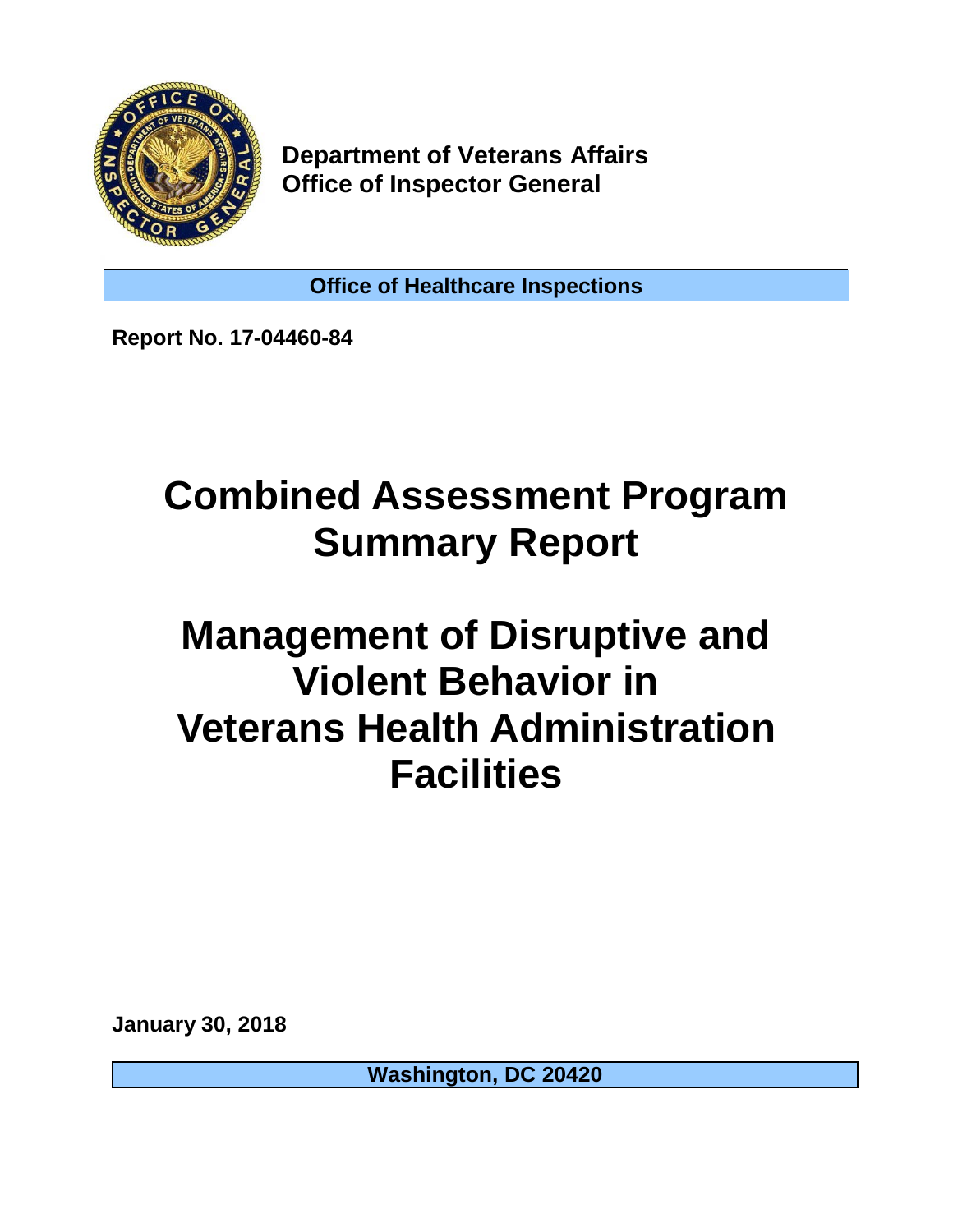**In addition to general privacy laws that govern release of medical information, disclosure of certain veteran health or other private information may be prohibited by various Federal statutes including, but not limited to, 38 U.S.C. §§ 5701, 5705, and 7332, absent an exemption or other specified circumstances. As mandated by law, OIG adheres to privacy and confidentiality laws and regulations protecting veteran health or other private information in this report.**

**To Report Suspected Wrongdoing in VA Programs and Operations: Telephone: 1-800-488-8244 Web site: [www.va.gov/oig](http://www.va.gov/oig)**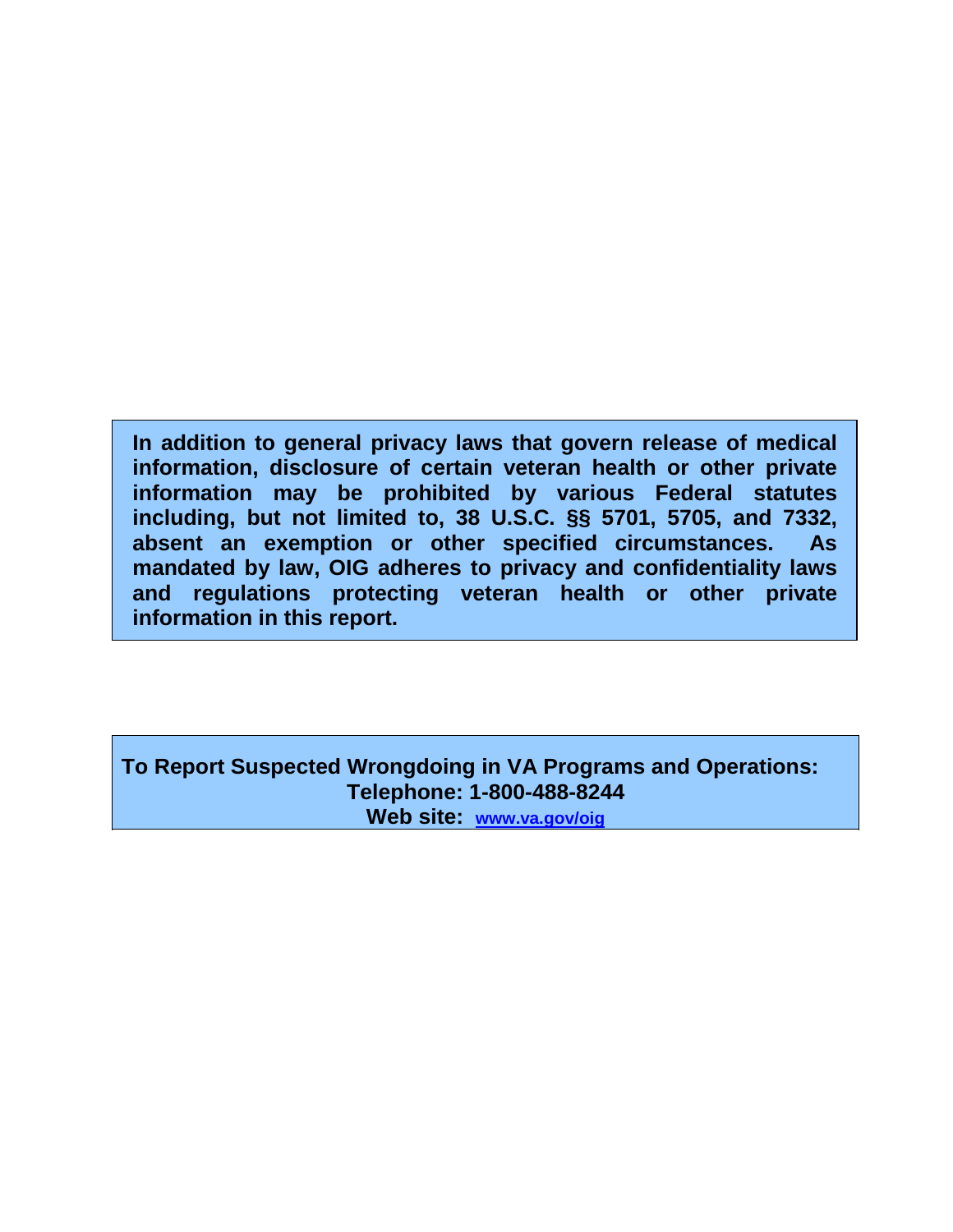## **Table of Contents**

|                                                                        | Page |
|------------------------------------------------------------------------|------|
|                                                                        |      |
|                                                                        |      |
|                                                                        |      |
|                                                                        |      |
| Issue 2: Patient Record Flag Placement, Follow-Up, and Notification  6 |      |
|                                                                        |      |
| <b>Appendixes</b>                                                      |      |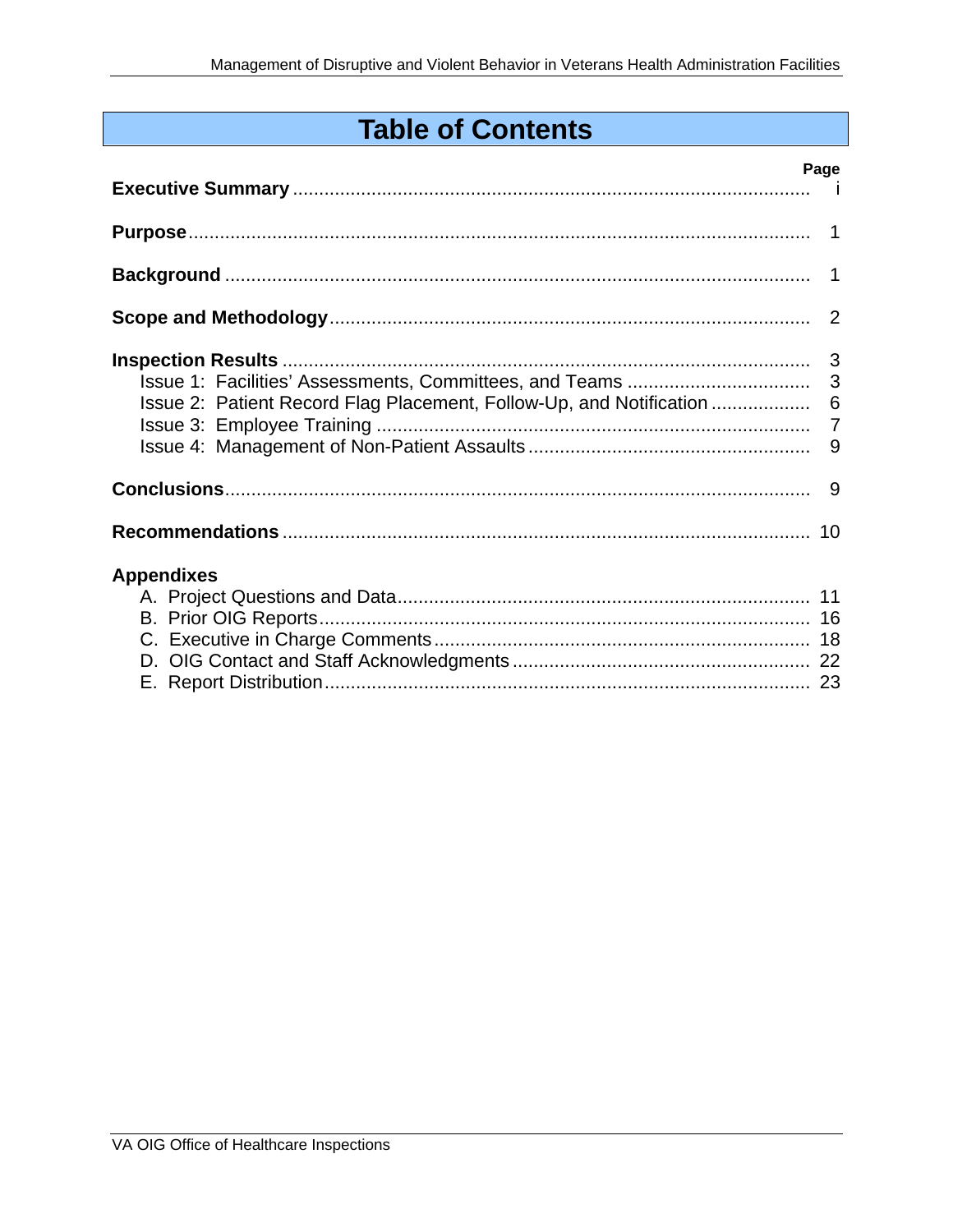## **Executive Summary**

The VA Office of Inspector General completed a healthcare inspection of the management of disruptive and violent behavior in Veterans Health Administration (VHA) facilities. The purpose of the inspection was to evaluate facility compliance with selected VHA requirements.

VHA's leaders have stated that they are committed to reducing and preventing disruptive and violent behaviors through the development of policies aimed at patient, visitor, and employee safety.<sup>[1](#page-3-0)</sup> In addition, 38 United States Code § 1709, as amended by Public Law 112-154, directed VHA to develop and implement a comprehensive policy on the reporting and tracking of public safety incidents that occur at each medical facility.<sup>[2](#page-3-1)</sup>

According to the U.S. Bureau of Labor Statistics, health care workers are more likely to be victims of nonfatal assaults or violent acts in their work places than workers in most other industries, and many of these assaults and violent acts are perpetrated by patients. $3$  Employees at VHA facilities are not immune to the risks associated with caring for violent patients, and balancing the rights and health care needs of violent and disruptive patients with the health and safety of other patients, visitors, and staff is a significant challenge for VHA facilities' leaders.

OIG conducted a review of workplace violence in 2011 and a review of disruptive patient behavior in 2012. At that time, VHA had no guidance addressing the management of disruptive or violent behavior by patients, employees, and/or others. OIG recommended that VHA formalize such guidance; issue guidelines for what information facilities should collect and analyze; and require managers to periodically assess all work areas for risk of violence and provide specialized violence prevention training to all employees who work in high-risk areas, assess competence annually, and provide refresher training as necessary. In 2012, in response to Public Law 112-154, VHA leaders issued a directive that addressed the management of disruptive or violent behavior, and in 2013, VHA issued a memorandum that provided detailed training requirements.

OIG observed several areas of high compliance during the current inspection, including that all facilities had implemented policies addressing prevention and management of disruptive/violent behavior and had conducted annual Workplace Behavioral Risk

<span id="page-3-0"></span><sup>1</sup> VHA Directive 2012-026, *Sexual Assaults And Other Defined Public Safety Incidents In Veterans Health Administration Facilities*, September 27, 2012. This Directive expired February 28, 2015, and has not yet been updated.

<span id="page-3-1"></span><sup>2</sup> Public Law 112-154, *Honoring America's Veterans and Caring for Camp Lejeune Families Act of 2012*, August 6, 2012.

<span id="page-3-2"></span><sup>3</sup> U.S. Bureau of Labor Statistics News Release, *Nonfatal Occupational Injuries And Illnesses Requiring Days Away From Work, 2014*, November 19, 2015. [https://www.bls.gov/news.release/archives/osh2\\_11192015.pdf](https://www.bls.gov/news.release/archives/osh2_11192015.pdf) Accessed June 8, 2017.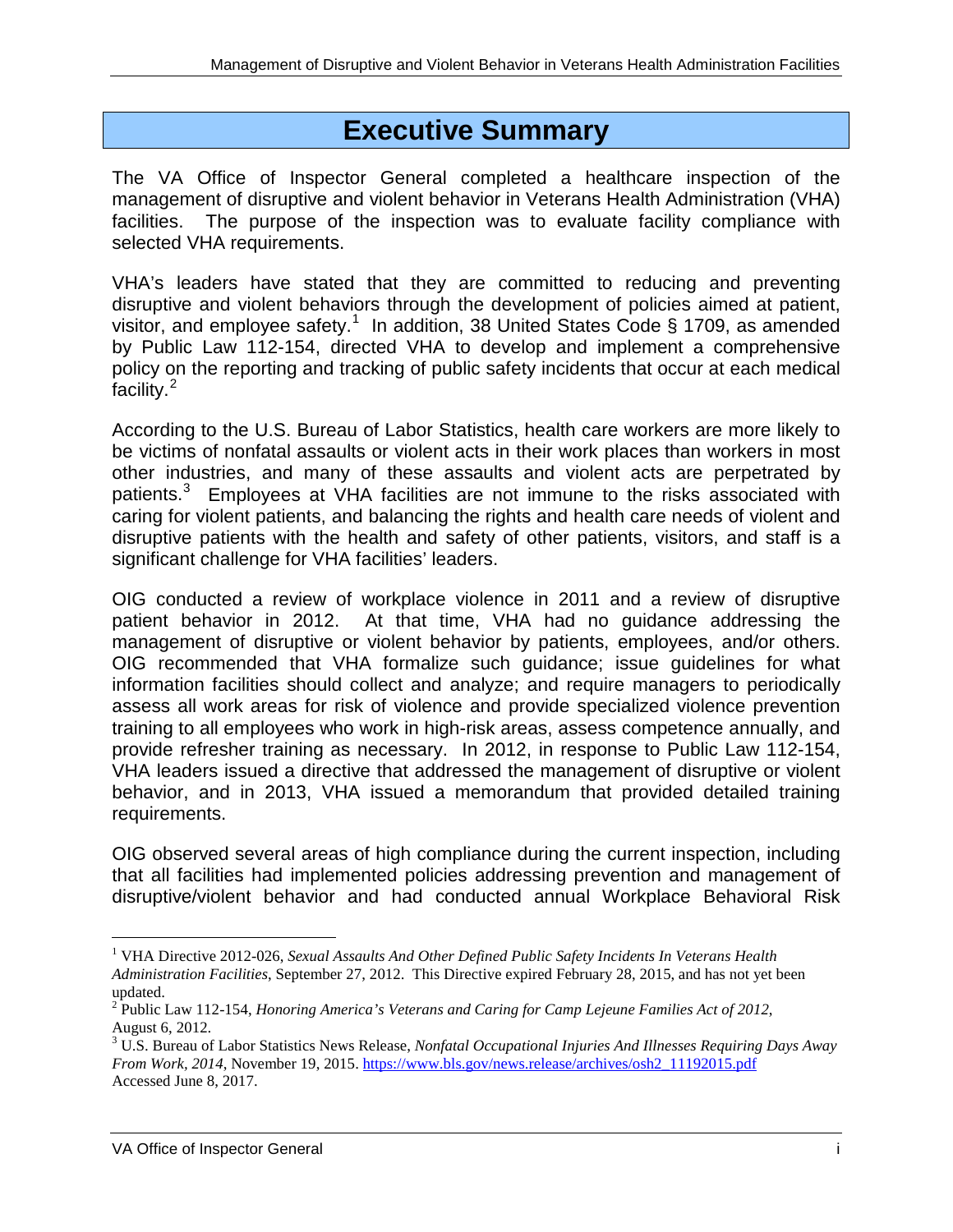Assessments. Facilities had completed physical security assessments in the 12 months prior to OIG's site visits that generally included monitoring systems and panic alarms for each area where used. However, Facility Directors needed to address employeegenerated violence by establishing Employee Threat Assessment Teams as required. Additionally, while facilities had established Disruptive Behavior Committees or Boards, Facility Directors need to ensure attendance at meetings by all required members.

Patient Record Flags (PRFs) in patients' electronic health records communicate to clinicians that certain patients have exhibited disruptive/violent behavior. Most of the time, clinicians appropriately documented new flags and most clinicians had reviewed previously placed flags as required. However, OIG found noncompliance with a VHA policy to inform patients about the PRFs and about the right to request to amend or appeal placement of the PRFs. OIG's inspection prompted discussions between field staff and the VHA Workplace Violence Prevention program office director, who decided that this policy needed to change to decrease risk to clinicians. OIG agreed with limiting notification to just those patients affected when Orders of Behavioral Restriction (a type of therapeutic limit setting sometimes required to manage care for patients whose behavior is disruptive) were issued. When OIG analyzed PRFs associated with new OBRs, OIG still found noncompliance with requirements to notify patients and to inform patients about their right to request to amend or appeal the OBR.

Leaders at each of the facilities visited had implemented security training plans that used the official Prevention and Management of Disruptive Behavior training curriculum and included basic (Level I) training to all employees and additional levels based on the type and severity of risk for exposure to disruptive behaviors. However, facilities need to improve in providing newly hired employees with Level I Prevention and Management of Disruptive Behavior training and additional levels as indicated. The most compliant facilities included multiple levels of training in the formal New Employee Orientation and OIG suggested that all facilities consider doing the same.

VHA guidance focuses on managing patients who exhibit disruptive/violent behavior but does not provide specific guidance concerning assaults that involve non-patients (employees, visitors, students, and others) as victims or perpetrators. This is an important consideration when the goal is to have a safe workplace. Most facilities managed non-patient assaults appropriately according to their local policies or standard practices. However, OIG suggested that VHA leaders consider providing system-wide guidance for managing assaults that involve non-patients.

OIG recommended that the Executive in Charge, Office of the Under Secretary for Health, in conjunction with Veterans Integrated Service Network senior managers, ensure that facility senior managers:

- Establish Employee Threat Assessment Teams.
- Require attendance by VA Police Officers, Patient Safety Managers and/or Risk Management Officials, and Patient Advocates at Disruptive Behavior Committee/Board meetings and monitor compliance.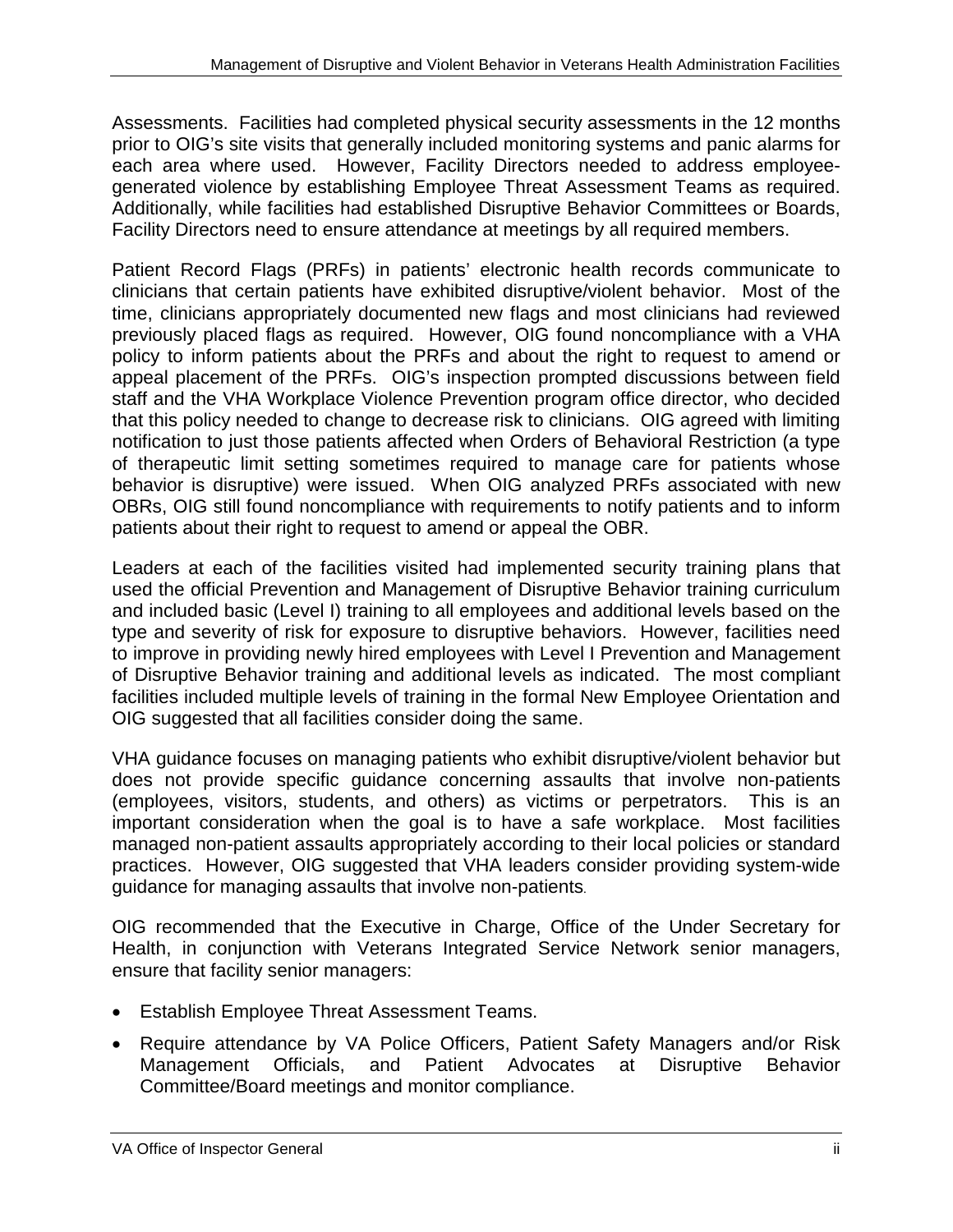- Ensure when Chiefs of Staff (or designees) issue Orders of Behavioral Restriction, they document that they informed patients that the Order was issued and that patients have the right to appeal the decision and monitor compliance.
- Ensure that within 90 days of hire, all employees complete Level I Prevention and Management of Disruptive Behavior training and additional levels based on the type and severity of risk for exposure to disruptive/violent behaviors and monitor compliance.

### **Comments**

The Executive in Charge, Office of the Under Secretary for Health, concurred with OIG's recommendations and provided acceptable action plans. (See Appendix C, pages 18–21 for the Executive in Charge's comments.) OIG will follow up on the planned actions for the recommendations until they are completed.

John Saight . M.

JOHN D. DAIGH, JR., M.D. Assistant Inspector General for Healthcare Inspections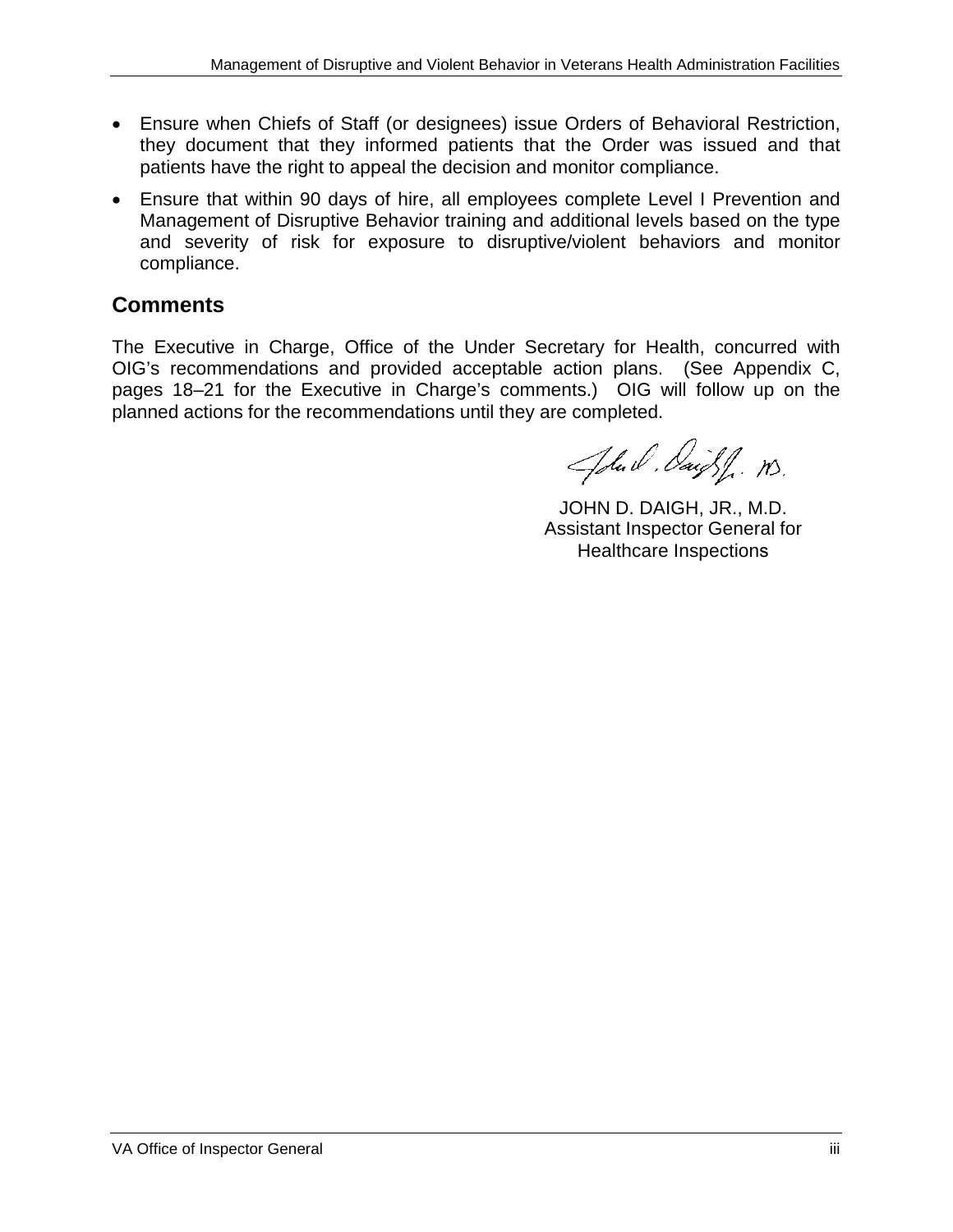## **Purpose**

The VA Office of Inspector General (OIG) completed a healthcare inspection of the management of disruptive and violent behavior in Veterans Health Administration (VHA) facilities. The purpose of the inspection was to evaluate facility compliance with selected VHA requirements.

## **Background**

VHA policy states a commitment to reducing and preventing disruptive behaviors and other defined acts that threaten public safety through the development of policy, programs, and initiatives aimed at patient, visitor, and employee safety. $4$  In addition, 38 United States Code §1709, as amended by Public Law 112-154, directed VA to develop and implement a comprehensive policy on the reporting and tracking of public safety incidents that occur at each medical facility.<sup>[5](#page-6-1)</sup>

According to the U.S. Bureau of Labor Statistics, health care workers are more likely to be victims of violence in their work places than workers in most other industries.<sup>[6](#page-6-2)</sup> Employees at VHA facilities are not immune to the risks of violent patients, and balancing the rights and health care needs of violent and disruptive patients with the health and safety of other patients, visitors, and staff is a significant challenge for VHA facilities' leaders. In 2016, VHA received 34,341 reports of disruptive behavior. Under federal regulation, there is no option for VHA facilities to ban disruptive/violent patients from receiving care, although VHA facilities may limit the time, place, and/or manner of providing services to them.<sup>[7](#page-6-3)</sup>

Prior Reports. OIG conducted a review of workplace violence in 2011<sup>[8](#page-6-4)</sup> and a review of disruptive patient behavior in  $2012<sup>9</sup>$  $2012<sup>9</sup>$  $2012<sup>9</sup>$  and recommended that:

• VHA leaders formalize guidance in a directive(s) or a handbook that addresses the management of disruptive or violent behavior by patients, employees, and others.

<span id="page-6-0"></span><sup>4</sup> VHA Directive 2012-026, *Sexual Assaults And Other Defined Public Safety Incidents In Veterans Health Administration Facilities*, September 27, 2012. This Directive expired February 28, 2015, and has not yet been updated.

<span id="page-6-1"></span><sup>5</sup> Public Law 112-154. *Honoring America's Veterans and Caring for Camp Lejeune Families Act of 2012*. August 6, 2012.

<span id="page-6-2"></span><sup>6</sup> U.S. Bureau of Labor Statistics. *Nonfatal Occupational Injuries And Illnesses Requiring Days Away From Work, 2014*. News Release. November 19, 2015. [https://www.bls.gov/news.release/archives/osh2\\_11192015.pdf](https://www.bls.gov/news.release/archives/osh2_11192015.pdf)

<span id="page-6-4"></span><span id="page-6-3"></span>Accessed June 8, 2017.<br><sup>7</sup> Title 38 U.S. Code of Federal Regulations (38 CFR) Sec. 17.107. VA Response to Disruptive Behavior of Patients.<br><sup>8</sup> Combined Assessment Program Summary Report – Management of Workplace Violence i

<span id="page-6-5"></span><sup>&</sup>lt;sup>9</sup> Healthcare Inspection – Management of Disruptive Patient Behavior at VA Medical Facilities, Report No. 11-02585-129, March 7, 2013.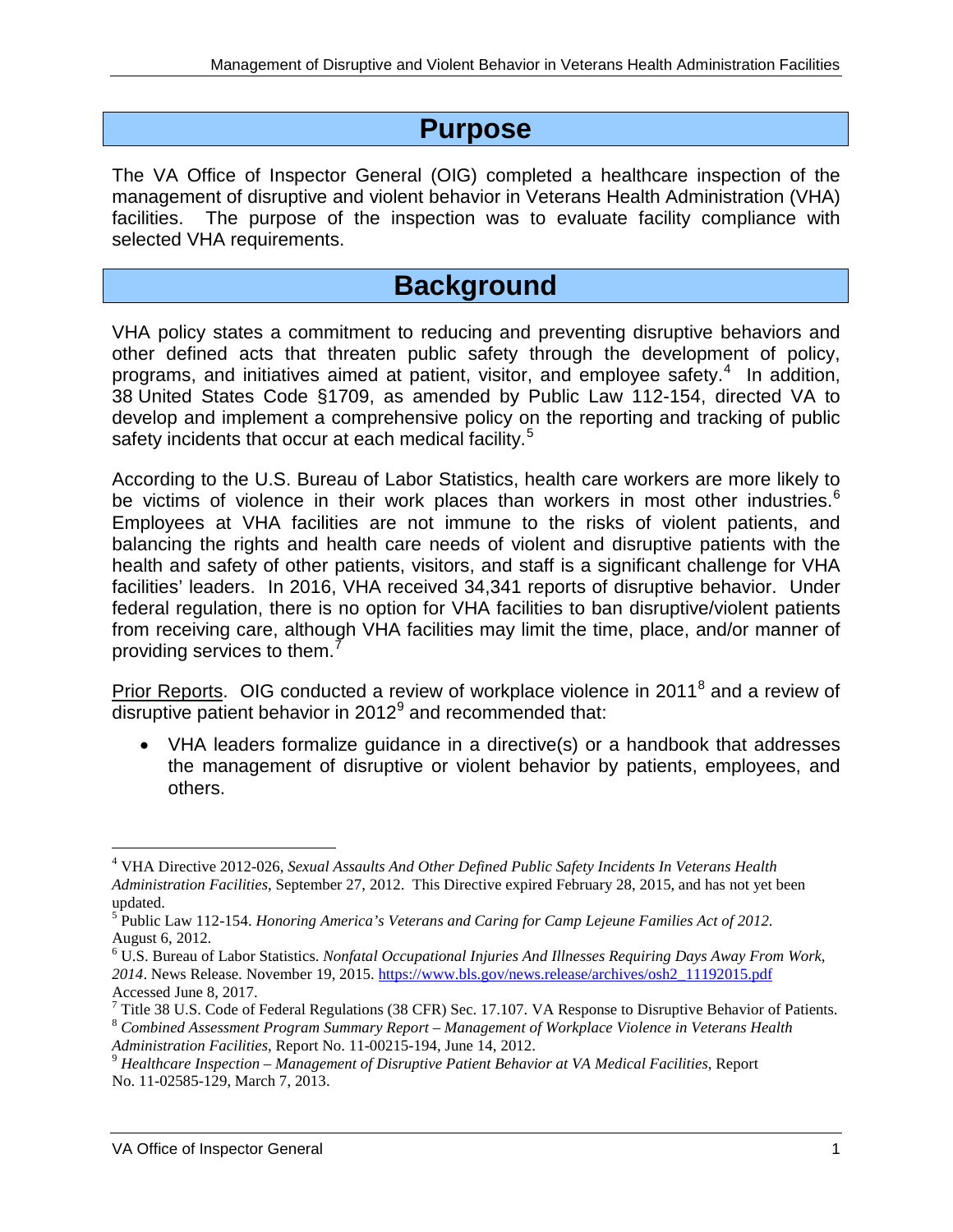- VHA leaders develop guidelines for what information employees should document regarding disruptive or violent incidents and for what information employees should collect and analyze.
- Facilities' managers periodically assess all work areas for risk of violence.
- Facilities' managers provide specialized violence prevention training to all employees who work in high-risk areas, assess competence annually, and provide refresher training as necessary.
- Facilities' managers ensure timely assignment of Patient Record Flags (PRF).

In 2012, in response to Public Law 112-154, VHA issued a directive that addressed the management of all individuals in VHA facilities whose behavior could jeopardize the health or safety of others, undermine a culture of safety in VHA, or otherwise interfere with the delivery of health care at a facility.<sup>[10](#page-7-0)</sup> In 2013, the Acting Deputy Under Secretary for Health for Operations and Management issued a memorandum that provided more detailed training requirements.<sup>[11](#page-7-1)</sup>

See Appendix B for other relevant OIG reports published in the past 3 years.

## **Scope and Methodology**

OIG performed this inspection at 29 facilities during Combined Assessment Program reviews conducted from October 1, 2016 through March 31, 2017. The facilities OIG visited were a stratified random sample of all VHA facilities and represented a mix of facility size, affiliation, geographic location, and Veterans Integrated Service Networks. OIG generated an individual Combined Assessment Program report for each facility. In this report, OIG summarized the data collected from each facility.

OIG reviewed facilities' policies, assessments, meeting minutes, training plans, other relevant documents, and 1,025 electronic health records (EHR) of patients involved in a disruptive behavior incident from July 1, 2015 through June 30, 2016. OIG also reviewed 53 assaults that involved non-patients (employees, visitors, students, and others) as victims or perpetrators over the past 12 months and interviewed managers with disruptive and violent behavior management responsibilities. Additionally, OIG reviewed 730 training files of employees hired within 6 months of the onsite visits. If compliance with VHA guidelines was below 90 percent for a given activity, OIG considered making recommendations.

<span id="page-7-0"></span> $10$  VHA Directive 2012-026.

<span id="page-7-1"></span> $11$  Acting Deputy Under Secretary for Health for Operations and Management. "Meeting New Mandatory Safety Training Requirements using Veterans Health Administration's Prevention and Management of Disruptive Behavior (PMDB) Curriculum." Memorandum. November 7, 2013.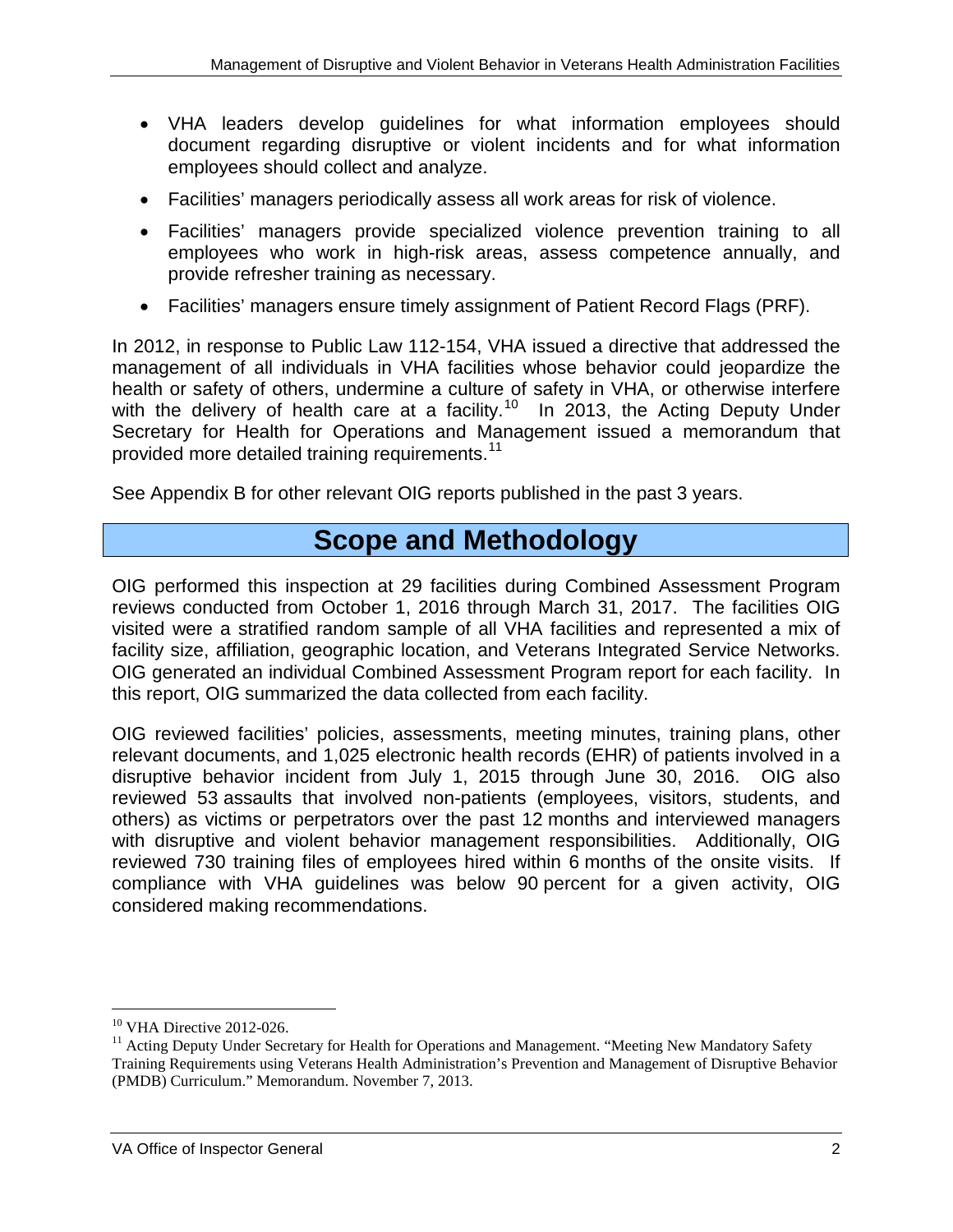Two policies cited in this report were expired:

- 1. VHA Directive 2012-026, *Sexual Assaults and Other Defined Public Safety Incidents in Veterans Health Administration (VHA) Facilities*, September 27, 2012 (expired February 28, 2015).
- 2. VHA Directive 2010-053, *Patient Record Flags*, December 3, 2010 (corrected copy February 3, 2011) (expired December 31, 2015).

OIG considered these policies to be in effect as they had not been superseded by more recent policy or guidance. In a June 29, 2016, memorandum to supplement policy provided by VHA Directive  $6330(1)$ ,<sup>[12](#page-8-0)</sup> the VA Under Secretary for Health mandated the "…continued use of and adherence to VHA policy documents beyond their recertification date until the policy is rescinded, recertified, or superseded by a more recent policy or guidance."<sup>13</sup> The Under Secretary for Health also tasked the Principal Deputy Under Secretary for Health and Deputy Under Secretaries for Health with ensuring "…the timely rescission or recertification of policy documents over which their program offices have primary responsibility."[14](#page-8-2)

Inspectors conducted the inspection in accordance with *Quality Standards for Inspection and Evaluation* published by the Council of Inspectors General on Integrity and Efficiency.

## **Inspection Results**

#### **Issue 1: Facilities' Assessments, Committees, and Teams**

OIG determined that all facilities had implemented policies to prevent and manage disruptive/violent behavior and conducted annual Workplace Behavioral Risk Assessments. All facilities completed physical security assessments in the 12 months prior to OIG's site visits that included monitoring systems and panic alarms for each area where used. However, Facility Directors needed to establish Employee Threat Assessment Teams (ETAT) and ensure attendance at Disruptive Behavior Committee or Board (DBC/B) meetings by all required members.

Employee Threat Assessment Teams. VHA requires that Facility Directors ensure ETATs are present and operate successfully.<sup>[15](#page-8-3)</sup> An ETAT is a facility-level, interdisciplinary team whose primary charge is to address the risk of violence posed by

<span id="page-8-0"></span><sup>&</sup>lt;sup>12</sup> VHA Directive 6330(1), *Controlled National Policy/Directives Management System*, June 24, 2016, amended January 11, 2017.

<span id="page-8-1"></span><sup>&</sup>lt;sup>13</sup> VA Under Secretary for Health. "Validity of VHA Policy Document." Memorandum. June 29, 2016.<br><sup>14</sup> Ibid. <sup>15</sup> VHA Directive 2012-026.

<span id="page-8-2"></span>

<span id="page-8-3"></span>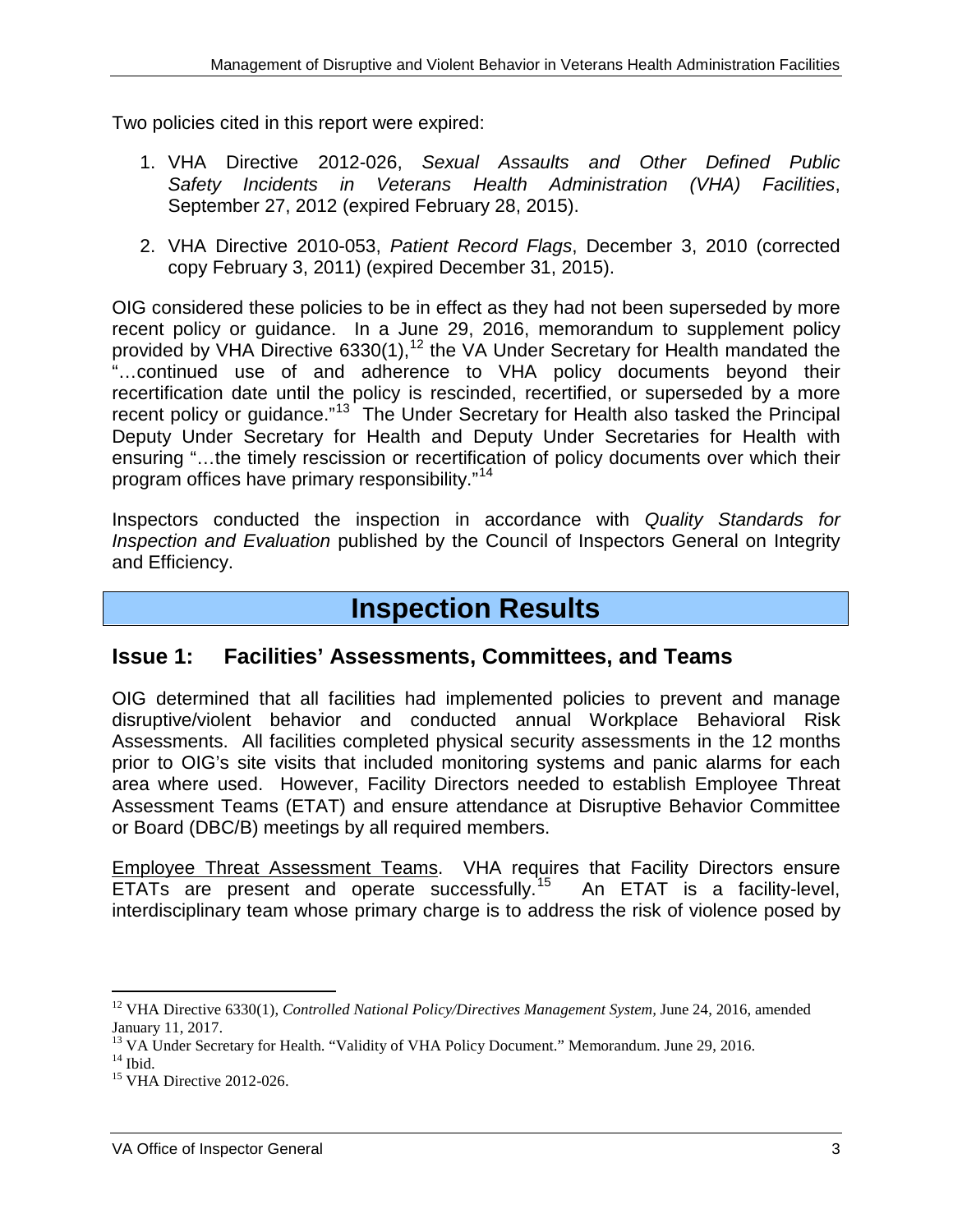employee-generated behavior(s) that is disruptive or that undermines a culture of safety.<sup>16</sup> According to VHA's ETAT Guidebook:<sup>[17](#page-9-1)</sup>

The ETAT represents a preemptive strategy for addressing employee-generated violence. The very existence of the ETAT Program (and the training employees receive related to ETAT reporting) demonstrates an organizational rejection of workplace violence and supports an environment that seeks resolution of conflict at low-levels of engagement.

Thirty-four percent of facilities had not established ETATs or acceptable alternatives. Some reasons Facility Directors gave OIG for not establishing ETATs included confusion about a prior ban on ETATs due to some union opposition and reluctance to create an acceptable alternative group. OIG recommended that all Facility Directors establish ETATs.

Disruptive Behavior Committees or Boards. VHA requires that Facility Directors ensure DBCs/Bs operate successfully.<sup>[18](#page-9-2)</sup> A DBC/B is a facility-level, interdisciplinary committee whose primary charge is to prevent, identify, assess, manage, reduce, and track patient-generated disruptive behavior. According to VHA Directive 2010-053, each facility's DBC/B is responsible for:<sup>[19](#page-9-3)</sup>

- 1. Coordinating, when possible and appropriate, with the clinicians responsible for the patient's medical care, and recommending amendments to the treatment plan that may reduce the patient's risk of violence.
- 2. Implementing the PRF standards.
- 3. Collecting and analyzing incidents of patient disruptive, threatening, or violent behavior.
- 4. Assessing the risk of violence in individual patients.
- 5. Informing patients they have a right to amend the contents of a PRF, and providing the information for contacting the facility Privacy Officer in the event the patient wants to pursue an amendment.
- 6. Identifying system problems.
- 7. Identifying training needs relating to the prevention and management of disruptive behavior.
- 8. Recommending to the facility Chief of Staff other actions related to the problem of patient violence.

<span id="page-9-1"></span><span id="page-9-0"></span><sup>&</sup>lt;sup>16</sup> VHA Directive 2012-026.<br><sup>17</sup> VHA Center for Engineering and Occupational Safety and Health, *Employee Threat Assessment Team: a Guidebook for Managing Risks Posed by the Disruptive and Threatening Employee*, April 2016. <sup>18</sup> VHA Directive 2012-026.

<span id="page-9-3"></span><span id="page-9-2"></span><sup>&</sup>lt;sup>19</sup> VHA Directive 2010-053, *Patient Record Flags*, December 3, 2010. This Directive expired December 31, 2015, and has not yet been updated.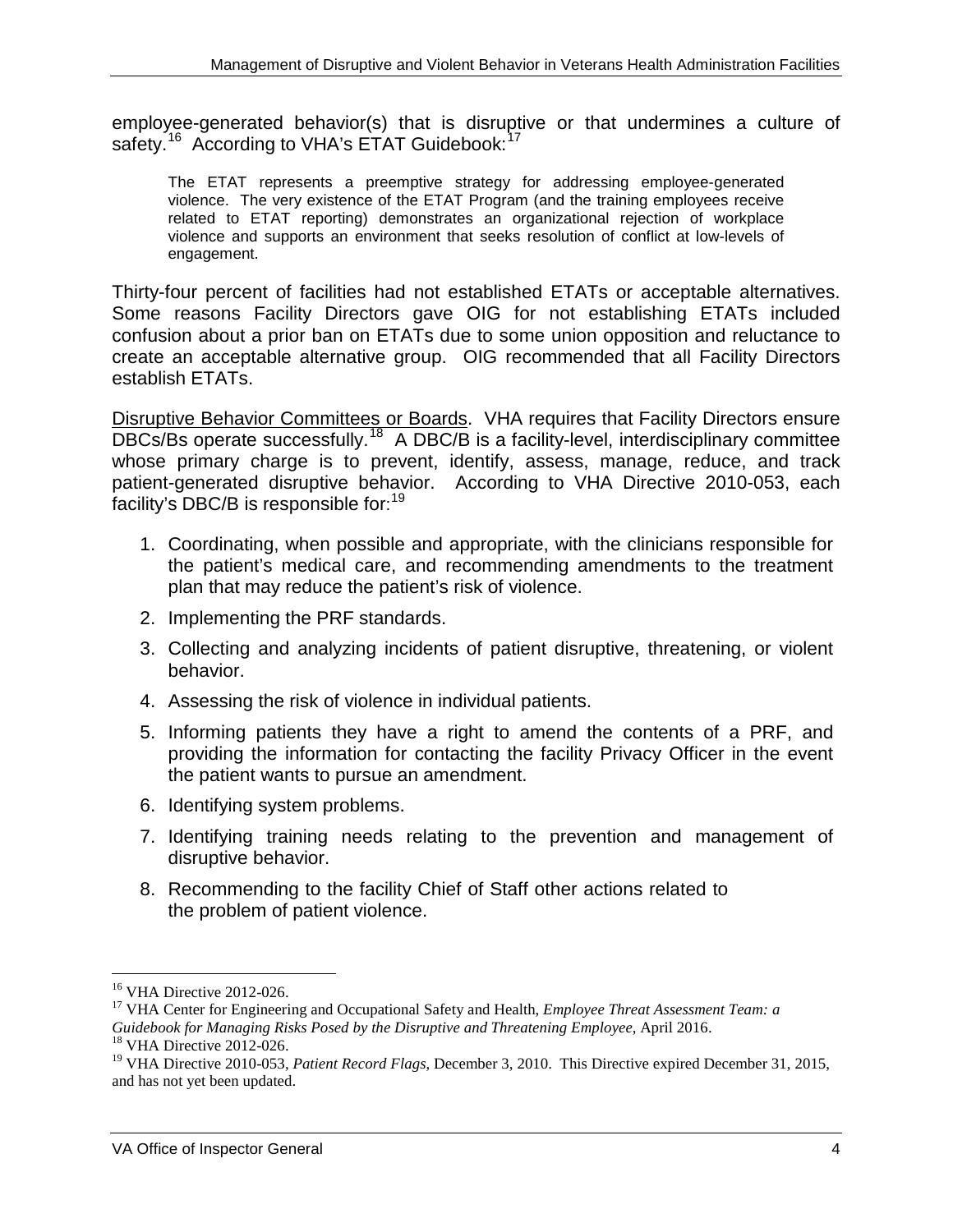Facility DBC or DBB membership must include:<sup>[20](#page-10-0)</sup>

- 1. A senior clinician chair who has knowledge of, and experience in, assessment of violence.
- 2. A representative of the prevention and management of disruptive behavior (PMDB) program in the facility.
- 3. VA Police.
- 4. Health Information Management Service and/or Privacy Officer (ad hoc).
- 5. Patient Safety and/or Risk Management Official.
- 6. Regional Counsel (ad hoc).
- 7. Patient Advocate.
- 8. Other members as needed, with special attention to representatives of facility areas that are at high risk for violence, (for example, Emergency Department, Community Living Center, inpatient psychiatry, and community based outpatient clinics).
- 9. Representative of the Union Safety Committee.
- 10. Clerical and administrative support staff to accomplish the required tasks.

Most facilities had established a DBC/B and had a senior clinician listed in their policy as chair who attended at least half of the meetings in the 12-month period reviewed. While most facilities had a VA Police Officer, Patient Safety and/or Risk Management Official, and Patient Advocate listed in their policy as members, these members did not attend at least half of the meetings in the 12-month period reviewed. VA Police Officers did not attend at least half the meetings at 18 percent of facilities, Patient Safety and/or Risk Management Officials did not attend at least half the meetings at 25 percent of facilities, and Patient Advocates did not attend at least half the meetings at 39 percent of facilities. Some reasons staff gave OIG for not attending meetings regularly included lack of time and not making attendance a high priority. OIG recommended that facilities' senior managers ensure that VA Police Officers, Patient Safety and/or Risk Management Officials, and Patient Advocates regularly attend DBC/B meetings and monitor compliance.

<span id="page-10-0"></span><sup>&</sup>lt;sup>20</sup> VHA Directive 2010-053.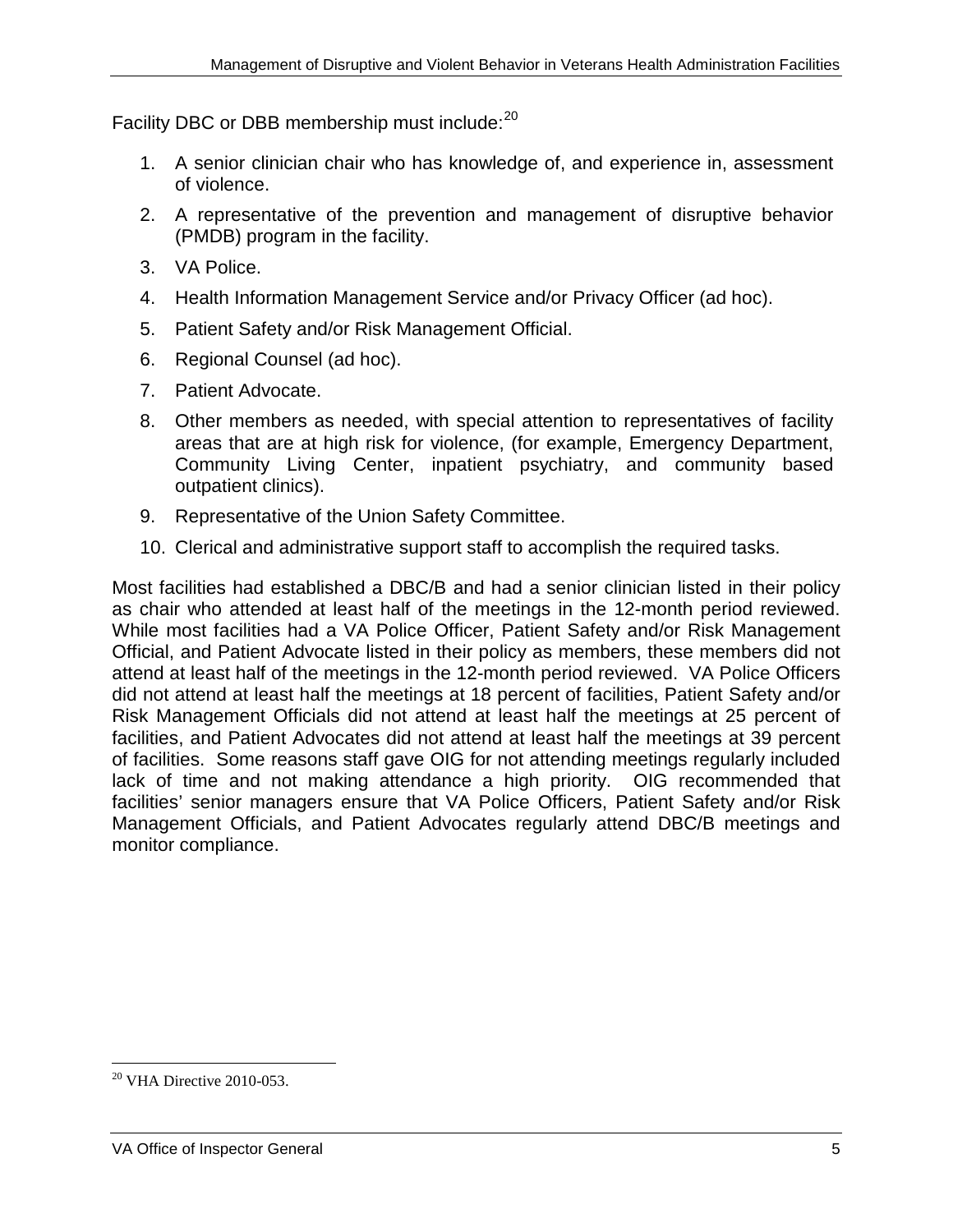#### **Issue 2: Patient Record Flag Placement, Follow-Up, and Notification**

VHA requires that clinicians use PRFs in patients' EHRs to identify and track disruptive and violent patients.<sup>[21](#page-11-0)</sup> According to VHA Directive 2010-053:<sup>22</sup>

- A PRF alerts VHA employees about patients whose behavior, medical status, or characteristics may pose an immediate threat either to that patient's safety or the safety of other patients or employees.
- PRFs enhance both the right of all patients to receive confidential, safe, and appropriate health care as well as the right of employees to have a safe work environment.
- PRFs permit employees to develop strategies for offering health care to even the most behaviorally challenging patients who, in an earlier era, might have been excluded from receiving VHA health care.
- The PRF becomes national information and is displayed at all VHA facilities where the patient is registered. As a result, patients with a PRF who present an immediate safety risk for seriously disruptive, threatening, or violent behavior may be safely treated within VHA wherever they are registered and seek care.
- The decision to enter a PRF is made by the DBC/B only after completion of an evidence-based, multidisciplinary, and multi-dimensional threat assessment.

OIG found that when placing most new PRFs, DBC/B clinician members entered progress notes associated with the PRF. Additionally, when clinicians had placed PRFs for a previous incident of disruptive behavior, OIG found that most clinicians had reviewed the PRFs within the previous 2 years and that the reviews of previous PRFs were discussed in the DBC/B.

In 27 percent of reviewed EHRs, OIG found no evidence that clinicians notified patients of the PRF placement. As mentioned above, the DBC/B is responsible for informing patients they have a right to amend the contents of a PRF. $^{23}$  In 49 percent of EHRs, OIG found no evidence that DBC/B clinician members informed patients of this right.

OIG learned after the review concluded that field staff had raised concerns about a potential safety issue to the VHA Workplace Violence Prevention program office director. Some patients escalated their disruptive behavior when they received the notification letters and directed it toward the individuals who signed the letters. After discussion, the program office director discouraged routinely sending signed letters to notify patients of PRFs. Rather, she suggested that clinicians should base notification on individual patient assessment. She encouraged field staff to limit routine notification

 $\overline{a}$ <sup>21</sup> VHA Directive 2010-053.<br><sup>22</sup> Ibid.<br><sup>23</sup> Ibid.

<span id="page-11-1"></span><span id="page-11-0"></span>

<span id="page-11-2"></span>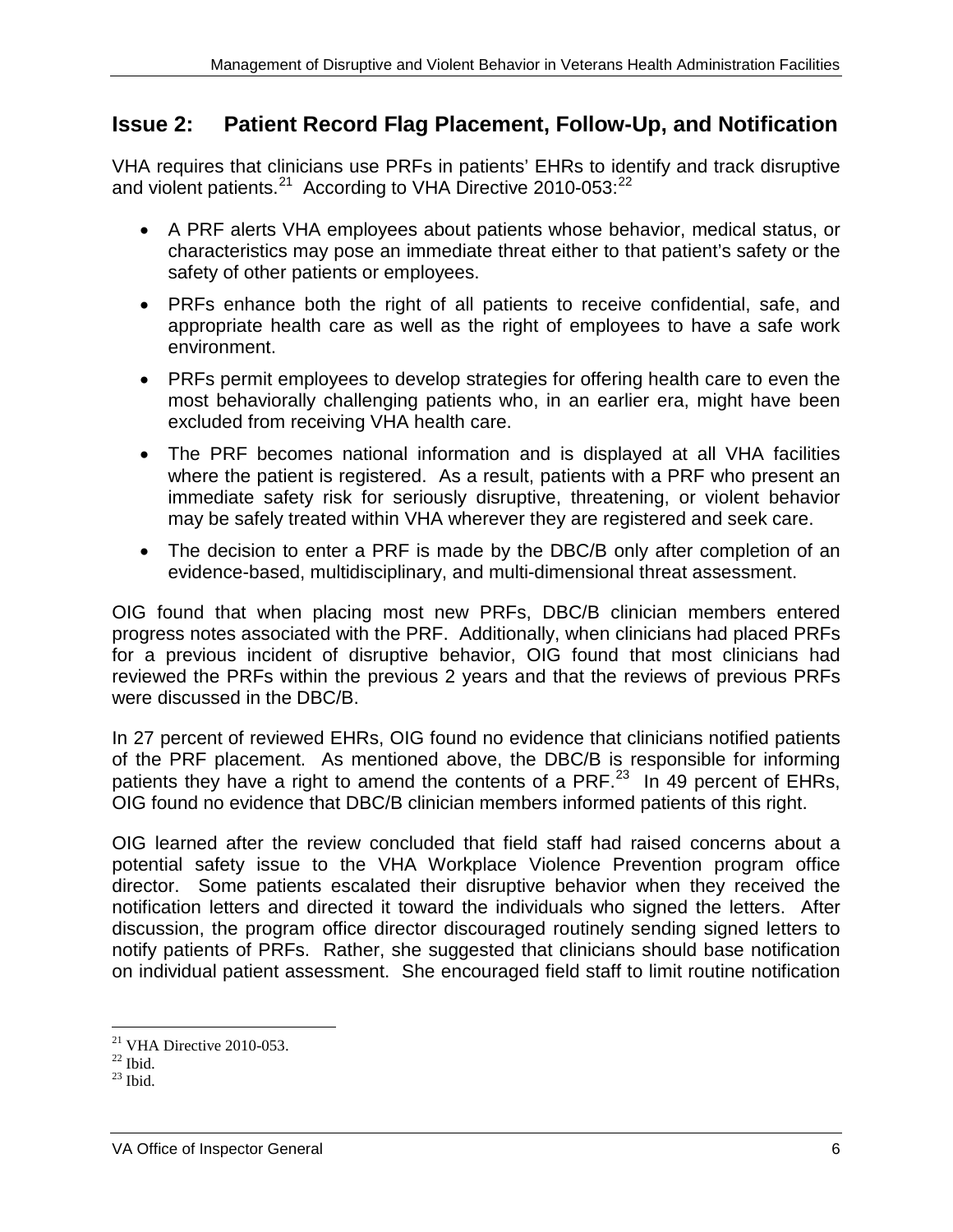to just those patients where Orders of Behavioral Restriction (OBR) were issued (which are required to be accompanied by a PRF).

VHA defines an OBR as a type of therapeutic limit setting sometimes required to manage VHA care for patients whose behavior is disruptive. The restrictions on care may include but are not limited to:<sup>[24](#page-12-0)</sup>

- 1. Specifying the hours in which non-emergent outpatient care is provided;
- 2. Arranging for medical and any other services to be provided in a particular patient care area (e.g., private exam room near an exit);
- 3. Arranging for medical and any other services to be provided at a specific site of care;
- 4. Specifying the healthcare provider and related personnel who will be involved with the patient's care;
- 5. Requiring a police escort; or
- 6. Authorizing VA providers to terminate an encounter immediately if certain behaviors occur.

In OIG's sample of disruptive and violent behavior incidents, facilities issued 67 new OBRs. OIG still found opportunities for improvement in documentation. When new OBRs were issued, OIG found no evidence in 13 percent of EHRs that patients were informed. In 25 percent of EHRs, OIG found no evidence that patients were informed they had the right to request to amend or appeal the OBRs. Additionally, VHA requires facility Chiefs of Staff (or designees) to be responsible for approving or disapproving OBRs recommended by the DBC/B. $^{25}$  $^{25}$  $^{25}$  In facilities compliant with this requirement, OIG generally found this evidence in the signature blocks of notification letters. In 15 percent of EHRs, OIG found no evidence that the Chiefs of Staff or designees approved the OBRs. Some reasons Chiefs of Staff gave OIG for not approving OBRs and informing patients about them included that OBRs are fairly rare, and they did not have a notification process in place, and there was a lack of communication between the DBC/B chair and the Chief of Staff when an OBR was issued.

The program office director provided an updated draft directive that limits routine notification of OBRs. OIG agreed with this change in policy. Therefore, OIG recommended that when Chiefs of Staff (or designees) issue an OBR, they document that they informed the patient the OBR was issued and of the right to appeal the OBR decision and that facility senior managers monitor compliance.

#### **Issue 3: Employee Training**

VHA requires that Facility Directors ensure each employee completes required training in security issues, including awareness, preparedness, precautions, and police assistance.[26](#page-12-2) Training must use VHA's PMDB curriculum. OIG found that all facilities

 $\overline{a}$ 

<span id="page-12-2"></span><span id="page-12-1"></span>

<span id="page-12-0"></span><sup>&</sup>lt;sup>24</sup> VHA Directive 2012-026.<br><sup>25</sup> Ibid.<br><sup>26</sup> Acting Deputy Under Secretary for Health for Operations and Management. Memorandum. November 7, 2013.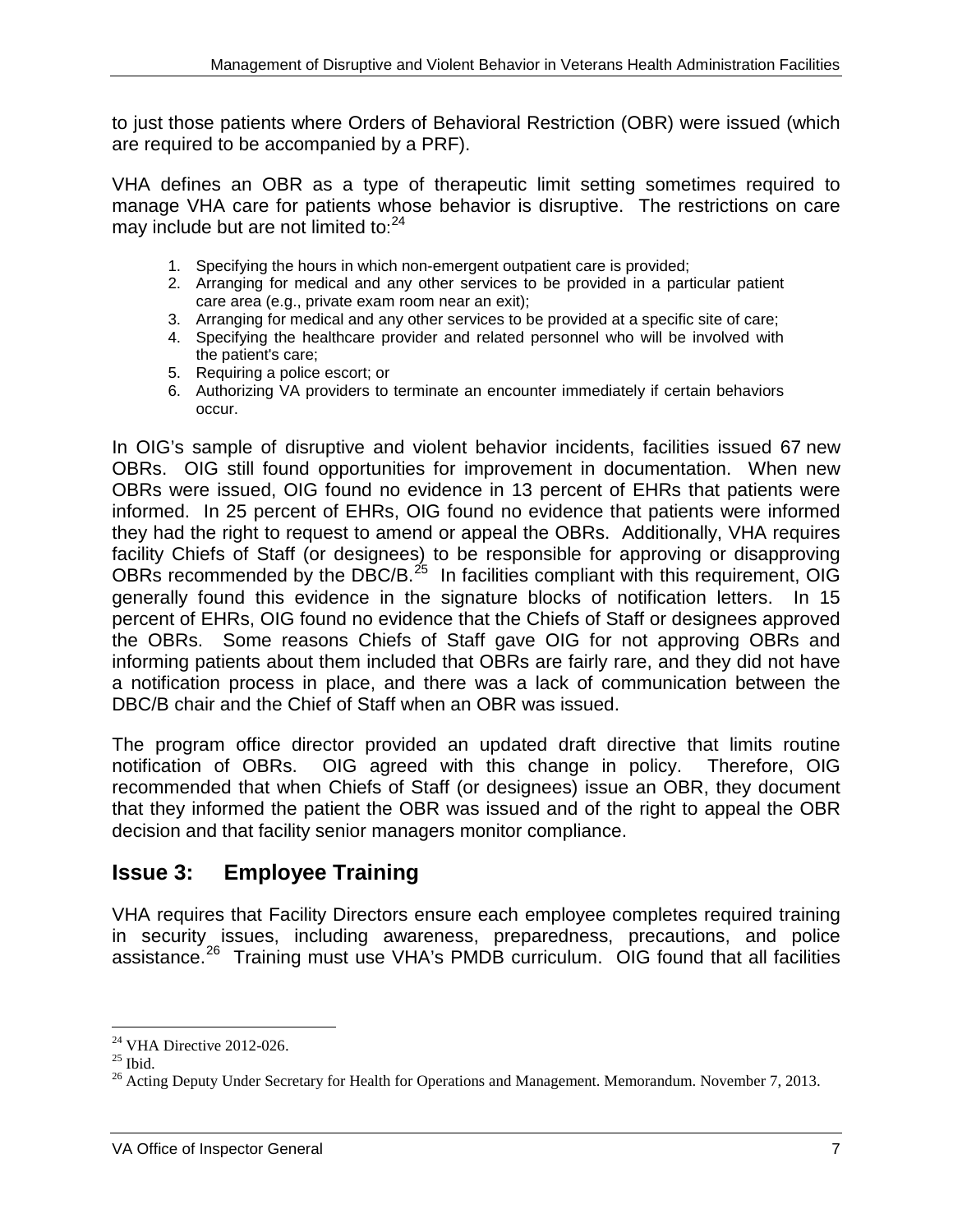had implemented security training plans that used the official PMDB training curriculum. The PMDB curriculum includes four levels of training:<sup>[27](#page-13-0)</sup>

- Level I: Employees working in areas at minimal risk
- Level II: Employees working in areas at low risk (exposure to only verbal disruptive behaviors)
- Level III: Employees working in areas at moderate risk (exposure to both verbal and physical disruptive behaviors)
- Level IV: Employees working in areas at high risk (exposure to physically disruptive behaviors requiring therapeutic containment response)

VHA requires that all employees complete Level I PMDB training within 90 days of hire.<sup>28</sup> Facilities need to ensure that employees working in areas of low, moderate, and high risk complete additional levels of PMDB training as appropriate, also within 90 days of hire. OIG found that each facility's training plans included providing Level I PMDB training to all employees and additional levels based on the type and severity of risk for exposure to disruptive and unsafe behaviors. However, 26 percent of employees did not complete Level I PMDB training within 90 days of hire as required or additional levels as needed (60–75 percent). Some reasons managers gave OIG for not providing PMDB training included lack of allocated time to complete training, lack of leadership support, and misunderstanding the requirement. OIG recommended that facility senior managers ensure that within 90 days of hire, all employees complete Level I PMDB training and additional training levels based on the type and severity of risk for exposure to disruptive and unsafe behaviors and monitor compliance.

Although OIG noted several possible ways to accomplish the necessary training within 90 days of hire, the most compliant facilities included multiple levels of training in the formal New Employee Orientation that is required for all newly hired employees (see Table). The percentage of employees completing training was higher for each risk category in those facilities that included multiple levels of training in New Employee Orientation. OIG suggests that the best way to ensure that newly hired employees receive multiple levels of PMDB training is during New Employee Orientation.

| <b>Facilities' Trainers Provided</b><br><b>Multiple PMDB Levels to New</b><br><b>Employees at New Employee</b><br><b>Orientation</b> | <b>PMDB</b><br><b>Level I</b> | <b>PMDB</b><br>Level $II^*$ | <b>PMDB</b><br>Level II-<br>$III*$ | <b>PMDB</b><br>Level II, III<br>and $IV^*$ | <b>Overall</b><br>Level II-<br>$IV^*$ |
|--------------------------------------------------------------------------------------------------------------------------------------|-------------------------------|-----------------------------|------------------------------------|--------------------------------------------|---------------------------------------|
| No (15 facilities)                                                                                                                   | 72.1                          | 28.3                        | 30.7                               | 18.9                                       | 26.7                                  |
| Yes (14 facilities)                                                                                                                  | 76.8                          | 51.7                        | 46.6                               | 31.5                                       | 43.8                                  |

|  | Table. Percent of Employees Who Received Training |  |  |  |
|--|---------------------------------------------------|--|--|--|
|--|---------------------------------------------------|--|--|--|

*Source: OIG CAP Review Data Analysis*

\*Some facilities did not have Level II, III, and/or IV areas

<span id="page-13-1"></span><span id="page-13-0"></span> $\overline{a}$ <sup>27</sup> Acting Deputy Under Secretary for Health for Operations and Management. Memorandum. November 7, 2013.<br><sup>28</sup>.Ibid.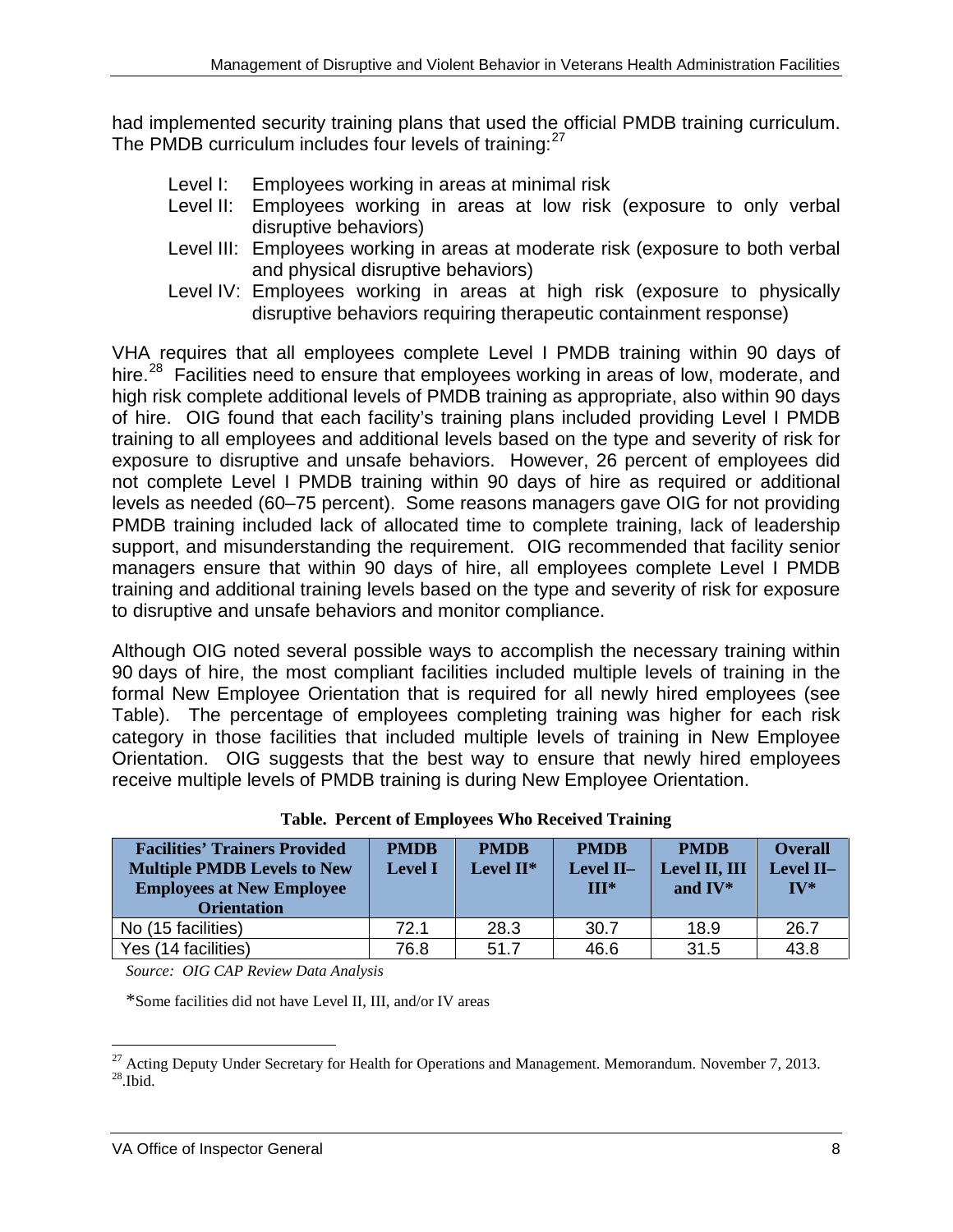#### **Issue 4: Management of Non-Patient Assaults**

VHA guidance focuses on managing patients who exhibit disruptive/violent behavior and does not provide guidance about non-patients (employees, visitors, students, and others) who were the victims or perpetrators of such behavior. This is an important consideration when the goal is to have a safe workplace. OIG reviewed facilities' policies, where available, and had managers describe standard practices when no formal policies were in place. OIG reviewed non-patient assaults and found that most facilities managed them appropriately according to their policies or practices. When assaults involved employees as perpetrators (31 cases), the employees' disruptive behavior was addressed through appropriate administrative processes. Although not required, OIG gathered information about actions that seem reasonable—managers conducted risk assessments (86 percent) and interdisciplinary reviews (70 percent) and found that managers offered resources (such as time off for affected employees) to handle issues due to the incident 67 percent of the time.

OIG suggested that VHA provide system-wide guidance for managing non-patient assaults.

## **Conclusions**

All facilities had implemented policies that addressed preventing and managing disruptive/violent behavior and had conducted annual Workplace Behavioral Risk Assessments. All facilities completed physical security assessments in the 12 months prior to OIG's site visits that included monitoring systems and panic alarms for each area where used. However, Facility Directors needed to establish ETATs and ensure attendance at DBC/B meetings by all required members.

PRFs in patients' EHRs communicate to clinicians that flagged patients have exhibited disruptive and violent behavior. Most of the time, DBC/B clinician members entered progress notes associated with new PRFs, and most clinicians had reviewed previously placed PRFs within the past 2 years. However, OIG found noncompliance with requirements to inform patients about the PRFs and to inform patients about the right to request to amend or appeal PRF placement. Because of OIG's review, field staff and program office staff held discussions and decided that these directives needed to change because of the risk that informing patients of PRF placements could increase the incidence of violent behaviors. OIG agreed with limiting routine notification to just those patients where OBRs were issued. However, when OIG analyzed PRFs associated with new OBRs, OIG still found noncompliance with requirements to inform patients about the PRF and to inform patients about the right to request to amend or appeal PRF placement.

All facilities had implemented security training plans that used the official PMDB training curriculum, and training plans at the facilities inspected included Level I PMDB training for all employees and additional levels based on the type and severity of risk for exposure to disruptive/violent behavior. However, facilities need to improve in providing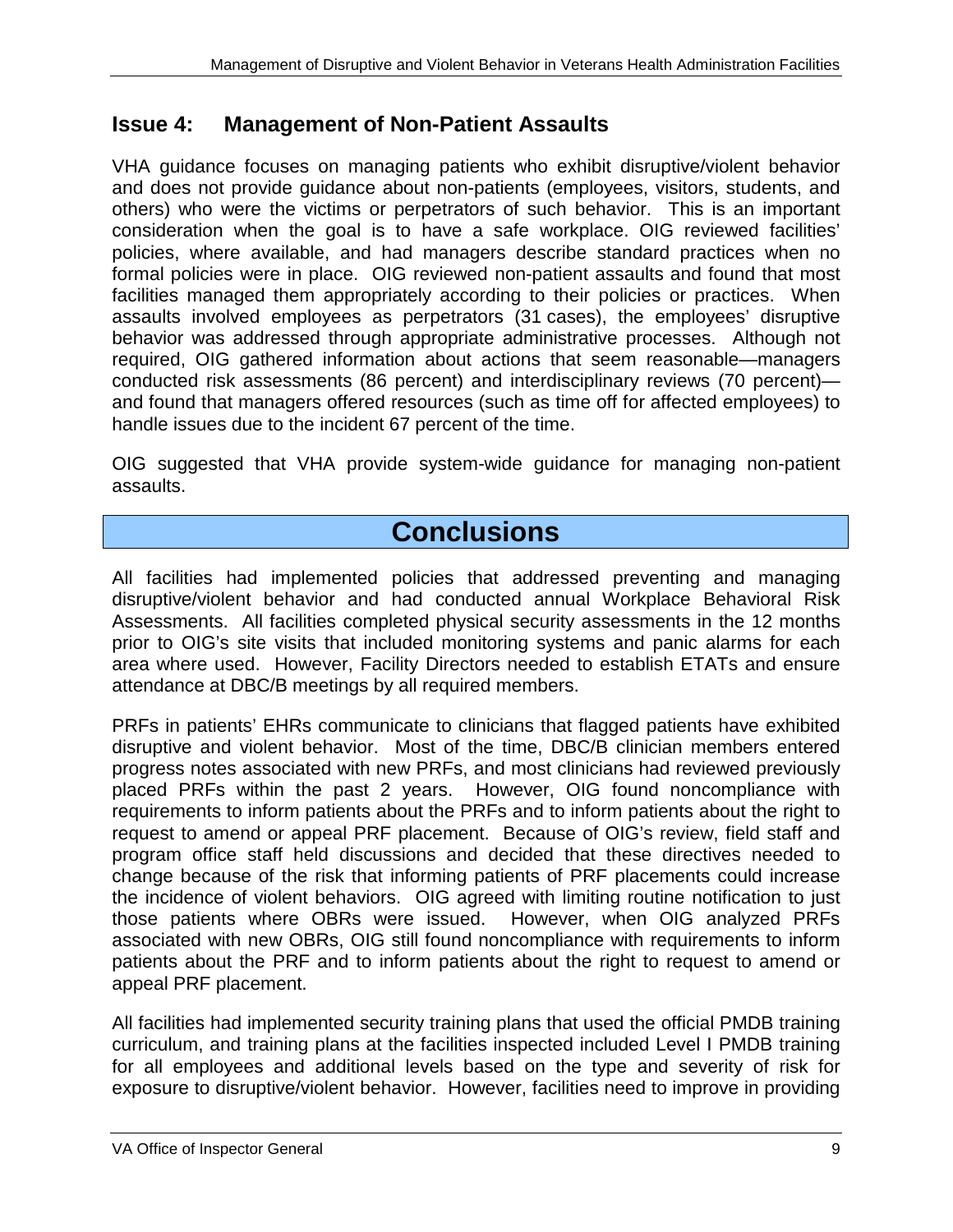newly hired employees with Level I PMDB training and additional levels as indicated. The most compliant facilities included multiple levels of training in the formal New Employee Orientation, and OIG suggested that all facilities consider doing the same.

VHA guidance focuses on managing patients who exhibit disruptive/violent behavior but does not provide specific guidance concerning non-patients (employees, visitors, students, and others) who exhibit such behavior. This is an important consideration when the goal is to have a safe workplace. Most facilities' leaders managed non-patient assaults appropriately according to their local policies or processes. However, OIG suggested that VHA leaders consider providing system-wide guidance for managing non-patient assaults.

## **Recommendations**

**1.** OIG recommended that the Executive in Charge, Office of the Under Secretary for Health, in conjunction with Veterans Integrated Service Network senior managers, ensure Facility Directors establish Employee Threat Assessment Teams.

**2.** OIG recommended that the Executive in Charge, Office of the Under Secretary for Health, in conjunction with Veterans Integrated Service Network senior managers, ensure facility senior managers require attendance by VA Police Officers, Patient Safety and/or Risk Management Officials, and Patient Advocates at Disruptive Behavior Committee/Board meetings and monitor compliance.

**3.** OIG recommended that the Executive in Charge, Office of the Under Secretary for Health, in conjunction with Veterans Integrated Service Network and facility senior managers, ensure that when Chiefs of Staff (or designees) issue Orders for Behavioral Restriction, they document that they informed patients that the Orders were issued and of the right to appeal the decisions and that facility senior managers monitor compliance.

**4.** OIG recommended that the Executive in Charge, Office of the Under Secretary for Health, in conjunction with Veterans Integrated Service Network senior managers, ensure facility senior managers require that within 90 days of hire, all employees complete Level I Prevention and Management of Disruptive Behavior training and additional training levels based on the type and severity of risk for exposure to disruptive and unsafe behaviors and monitor compliance.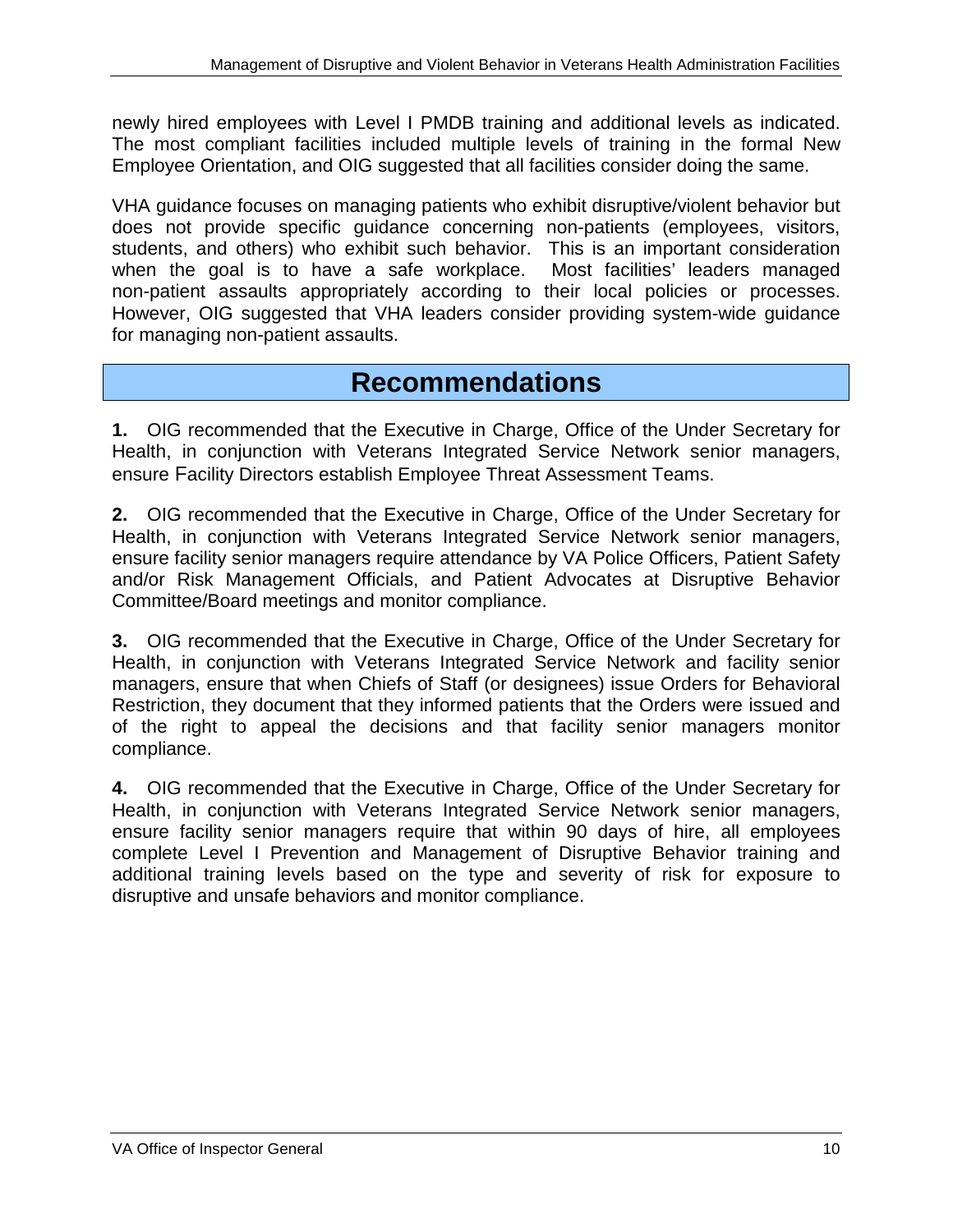**Appendix A**

## **Project Questions and Data**

| <b>Project Questions</b>                                                                                                                      | Yes            | <b>Percent</b><br>Yes | N <sub>0</sub> | <b>Percent</b><br>N <sub>o</sub> | <b>NA</b>      | <b>Total</b>   |
|-----------------------------------------------------------------------------------------------------------------------------------------------|----------------|-----------------------|----------------|----------------------------------|----------------|----------------|
| 1. Does the facility have a policy, procedure, or<br>guideline that addresses preventing and managing<br>disruptive/violent behavior? If yes, | 29             | 100%                  | $\Omega$       | 0%                               | $\overline{0}$ | 29             |
| Does it define a process for use of PRFs for<br>disruptive behavior?                                                                          | 27             | 93%                   | $\overline{2}$ | 7%                               | $\overline{0}$ | 29             |
| 2. Did the facility conduct an annual Workplace<br>Behavioral Risk Assessment within the past<br>12 months?                                   | 29             | 100%                  | $\overline{0}$ | 0%                               | $\overline{0}$ | 29             |
| 3. Did the facility implement the Employee Threat<br><b>Assessment Team?</b>                                                                  | 19             | 66%                   | 10             | 34%                              | $\Omega$       | 29             |
| 4. Did the facility implement the DBC/B? If yes,                                                                                              | 28             | 97%                   | $\mathbf{1}$   | 3%                               | $\overline{0}$ | 29             |
| Is a senior clinician listed on the policy defining<br>DBC/B membership as chair?                                                             | 26             | 93%                   | $\overline{2}$ | 7%                               | $\overline{0}$ | 28             |
| Did a senior clinician chair attend at least half of the<br>meetings?                                                                         | 27             | 96%                   | $\mathbf{1}$   | 4%                               | $\overline{0}$ | 28             |
| Is a VA Police Officer listed on the policy defining<br>DBC/B membership?                                                                     | 27             | 96%                   | $\mathbf{1}$   | 4%                               | $\overline{0}$ | 28             |
| Did a VA Police Officer attend at least half of the<br>meetings?                                                                              | 23             | 82%                   | 5              | 18%                              | $\overline{0}$ | 28             |
| Is the Patient Safety Manager and/or Risk Manager<br>listed on the policy defining DBC/B membership?                                          | 26             | 93%                   | $\overline{2}$ | 7%                               | $\overline{0}$ | 28             |
| Did the Patient Safety Manager and/or Risk<br>Manager attend at least half of the meetings?                                                   | 21             | 75%                   | $\overline{7}$ | 25%                              | $\overline{0}$ | 28             |
| Is the Patient Advocate listed on the policy defining<br>DBC/B membership?                                                                    | 25             | 89%                   | 3              | 11%                              | $\overline{0}$ | 28             |
| Did the Patient Advocate attend at least half of the<br>meetings?                                                                             | 17             | 61%                   | 11             | 39%                              | $\overline{0}$ | 28             |
| 5. Did the facility implement the Disruptive<br>Behavior Reporting System or acceptable alternate<br>system?                                  | 27             | 93%                   | $\overline{2}$ | 7%                               | $\Omega$       | 29             |
| If using an alternate (ePIR), does it link with the<br><b>Disruptive Behavior Reporting System?</b>                                           | $\overline{2}$ | 100%                  | $\overline{0}$ | 0%                               | 25             | $\overline{2}$ |

#### **Table 1. Facilities' Policies, Assessments, and Committees.**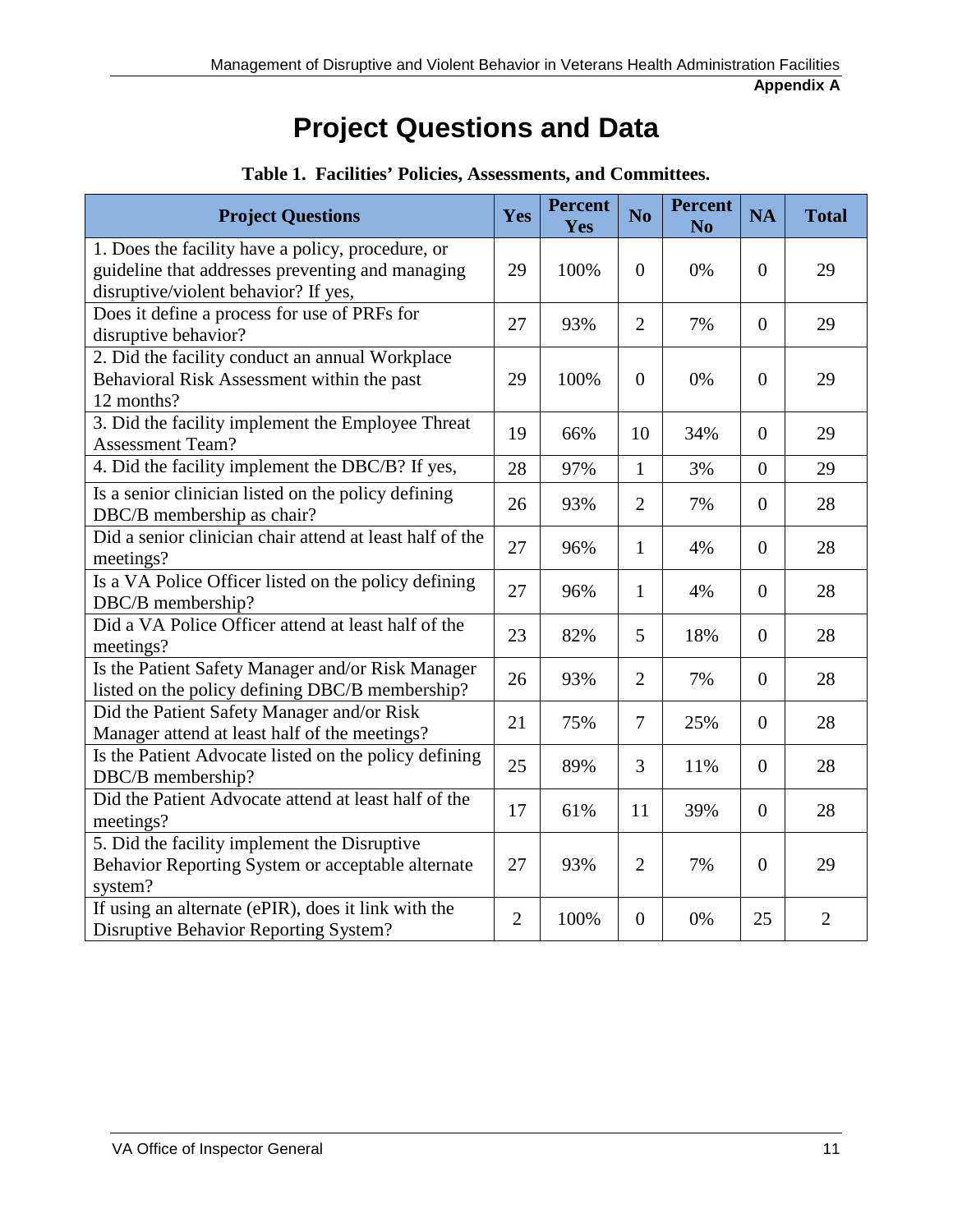| <b>Project Questions</b>                                                                                                                     | Yes | <b>Percent</b><br><b>Yes</b> | N <sub>o</sub> | <b>Percent</b><br>N <sub>0</sub> | <b>NA</b>        | <b>Total</b> |
|----------------------------------------------------------------------------------------------------------------------------------------------|-----|------------------------------|----------------|----------------------------------|------------------|--------------|
| 6. Did the facility collect information about                                                                                                | 27  | 93%                          | 2              | 7%                               | $\theta$         | 29           |
| disruptive or violent behavior incidents? If yes,                                                                                            |     |                              |                |                                  |                  |              |
| Was there evidence that the information was<br>analyzed? If yes,                                                                             | 27  | 100%                         | $\mathbf{0}$   | 0%                               | $\overline{0}$   | 27           |
| Were any problems or opportunities for<br>improvement identified? If yes,                                                                    | 17  | 63%                          | 10             | 37%                              | $\theta$         | 27           |
| Were specific action items documented? If yes,                                                                                               | 16  | 94%                          | $\mathbf{1}$   | 6%                               | $\overline{0}$   | 17           |
| Were actions fully implemented? If yes,                                                                                                      | 11  | 100%                         | $\overline{0}$ | 0%                               | 5                | 11           |
| Were fully implemented changes monitored?                                                                                                    | 9   | 100%                         | $\overline{0}$ | 0%                               | $\overline{2}$   | 9            |
| 7. Did the facility complete a physical security<br>assessment(s) in the past 12 months?                                                     | 29  | 100%                         | $\mathbf{0}$   | 0%                               | $\theta$         | 29           |
| 8. Did the facility use the following physical<br>security equipment:                                                                        |     |                              |                |                                  |                  |              |
| SSTVs/CCTVs? If yes,                                                                                                                         | 28  | 97%                          | $\mathbf{1}$   | 3%                               | $\overline{0}$   | 29           |
| Were SSTVs/CCTVs included in the physical<br>$\bullet$<br>security assessment for each area where used?                                      | 27  | 96%                          | $\mathbf{1}$   | 4%                               | $\theta$         | 28           |
| Were SSTVs/CCTVs tested in accordance with<br>$\bullet$<br>the physical security assessment (or other<br>document) for each area where used? | 26  | 93%                          | $\overline{2}$ | 7%                               | $\theta$         | 28           |
| Computer-based panic alarm systems? If yes,                                                                                                  |     | 66%                          | 10             | 34%                              | $\overline{0}$   | 29           |
| Were computer-based panic alarm systems<br>$\bullet$<br>included in the physical security assessment for<br>each area where used?            |     | 95%                          | 1              | 5%                               | $\theta$         | 19           |
| Were computer-based panic alarm systems<br>$\bullet$<br>tested in accordance with the physical security<br>assessment (or other document)?   |     | 95%                          | 1              | 5%                               | $\overline{0}$   | 19           |
| Stationary panic alarms? If yes,                                                                                                             | 21  | 72%                          | 8              | 28%                              | $\boldsymbol{0}$ | 29           |
| Were stationary panic alarms included in the<br>physical security assessment for each area<br>where used?                                    | 21  | 100%                         | $\theta$       | 0%                               | $\mathbf{0}$     | 21           |
| Were stationary panic alarms tested in<br>accordance with the physical security<br>assessment?                                               | 21  | 100%                         | $\overline{0}$ | 0%                               | $\boldsymbol{0}$ | 21           |
| Electronic personal panic alarms? If yes,                                                                                                    | 12  | 41%                          | 17             | 59%                              | $\boldsymbol{0}$ | 29           |
| Were electronic personal panic alarms included<br>in the physical security assessment for each area<br>where used?                           | 10  | 83%                          | $\overline{2}$ | 17%                              | $\boldsymbol{0}$ | 12           |
| Were electronic personal panic alarms tested in<br>accordance with the physical security<br>assessment?                                      | 10  | 83%                          | $\overline{2}$ | 17%                              | $\overline{0}$   | 12           |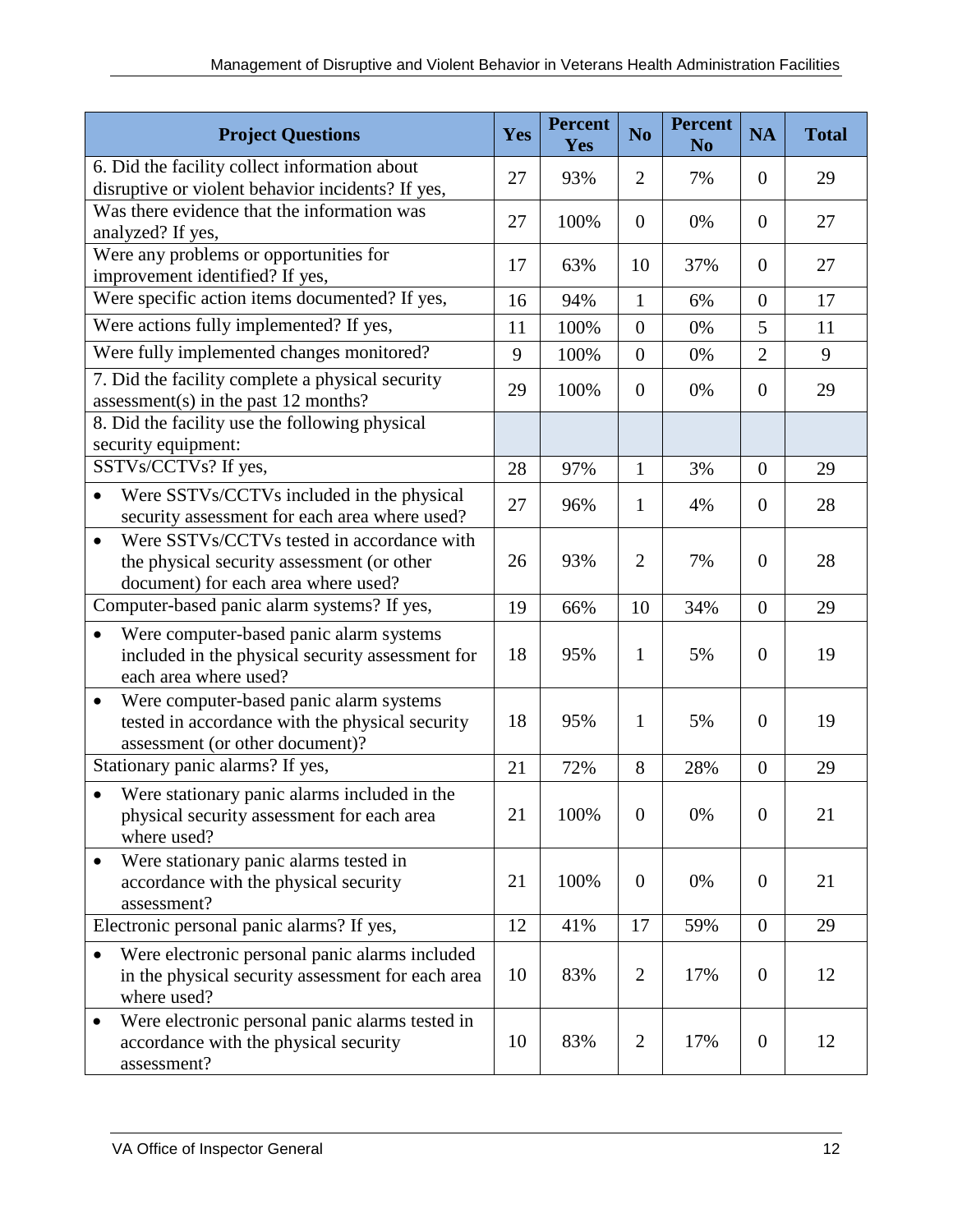| <b>Project Questions</b>                                                                                                                     |    | <b>Percent</b><br><b>Yes</b> | N <sub>o</sub> | <b>Percent</b><br>N <sub>0</sub> | <b>NA</b> | <b>Total</b> |
|----------------------------------------------------------------------------------------------------------------------------------------------|----|------------------------------|----------------|----------------------------------|-----------|--------------|
| 9. Does the facility have a security training plan? If<br>yes,                                                                               |    | 100%                         | $\Omega$       | $0\%$                            | $\Omega$  | 29           |
| Does it use the official PMDB training?                                                                                                      | 29 | 100%                         | $\Omega$       | 0%                               | $\Omega$  | 29           |
| Do any of the facility's high-risk workplaces have a<br><b>Behavioral Emergency Response Team?</b>                                           |    | 34%                          | 19             | 66%                              | $\Omega$  | 29           |
| 10. Does the facility security training plan include:                                                                                        |    |                              |                |                                  |           |              |
| Level I PMDB training for all employees                                                                                                      | 29 | 100%                         | $\Omega$       | $0\%$                            | $\Omega$  | 29           |
| Additional levels of PMDB training based on<br>$\bullet$<br>the type and severity of risk for exposure to<br>disruptive and unsafe behaviors | 29 | 100%                         | $\Omega$       | 0%                               | $\Omega$  | 29           |
| Supervisor training                                                                                                                          | 20 | 69%                          | 9              | 31%                              | $\Omega$  | 29           |
| 11. Does the facility provide multiple PMDB levels<br>to all new employees at New Employee Orientation                                       | 14 | 48%                          | 15             | 52%                              | $\Omega$  | 29           |

*Source: VA OIG Review Guide.* 

NA=Not applicable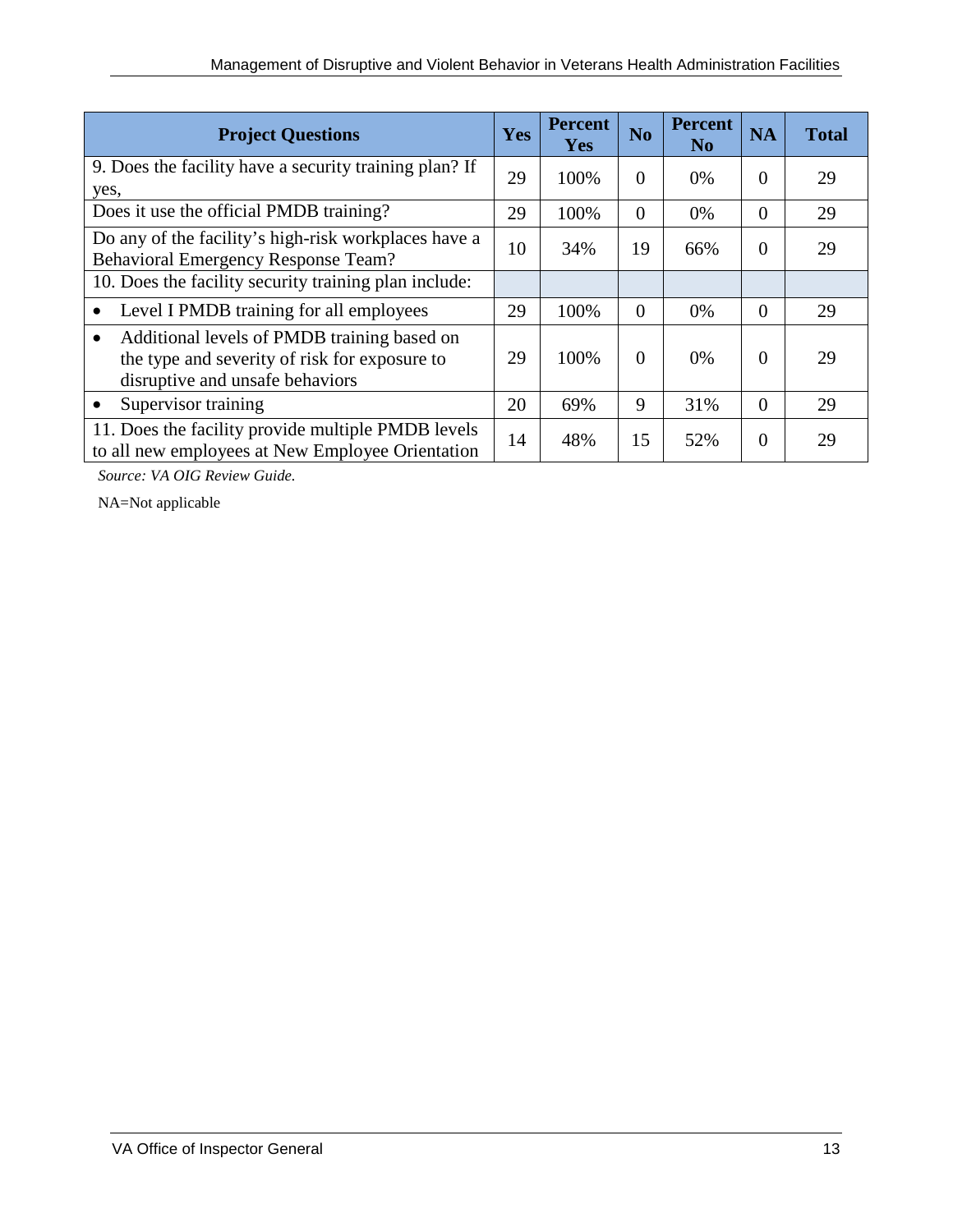| <b>Project Questions</b>                                                                                                                                                                                   | Yes | <b>Percent</b><br>Yes | N <sub>o</sub> | <b>Percent</b><br>N <sub>0</sub> | <b>NA</b>        | <b>Total</b> |
|------------------------------------------------------------------------------------------------------------------------------------------------------------------------------------------------------------|-----|-----------------------|----------------|----------------------------------|------------------|--------------|
| 1. Was this a new incident of disruptive behavior?                                                                                                                                                         | 786 | 80%                   | 239            | 20%                              | $\overline{0}$   | 1,025        |
| 2. What intervention(s) did facility staff use to prevent<br>reoccurrence? (Incidents could have zero, one, or<br>more than one intervention; therefore, the numbers<br>will not match those in #1 above.) |     |                       |                |                                  |                  |              |
| PRF for disruptive behavior<br>٠                                                                                                                                                                           | 347 |                       |                |                                  |                  |              |
| PRF for OBR<br>$\bullet$                                                                                                                                                                                   | 67  |                       |                |                                  |                  |              |
| Police check-in or escort required<br>٠                                                                                                                                                                    | 91  |                       |                |                                  |                  |              |
| Letter to patient<br>٠                                                                                                                                                                                     | 157 |                       |                |                                  |                  |              |
| Category II PRF (local)<br>٠                                                                                                                                                                               | 7   |                       |                |                                  |                  |              |
| Care transferred from Community Based<br>$\bullet$<br>Outpatient Clinic to main facility or barred from<br>clinic                                                                                          | 48  |                       |                |                                  |                  |              |
| Counseling of patient<br>$\bullet$                                                                                                                                                                         | 197 |                       |                |                                  |                  |              |
| Clinical warnings<br>$\bullet$                                                                                                                                                                             | 23  |                       |                |                                  |                  |              |
| Reported on disruptive behavior reporting and<br>٠<br>tracking system                                                                                                                                      | 334 |                       |                |                                  |                  |              |
| No action                                                                                                                                                                                                  | 47  |                       |                |                                  |                  |              |
| Other                                                                                                                                                                                                      | 186 |                       |                |                                  |                  |              |
| 3. If a new PRF was placed, did a DBC/B clinician<br>member enter a progress note associated w/ the PRF?                                                                                                   | 327 | 95%                   | 19             | 5%                               | 1                | 347          |
| 4. If a new PRF was placed, is there evidence that the<br>patient was informed that:                                                                                                                       |     |                       |                |                                  |                  |              |
| The PRF was placed in the EHR?                                                                                                                                                                             | 251 | 73%                   | 95             | 27%                              | $\mathbf{1}$     | 347          |
| The patient has the right to request to amend or<br>$\bullet$<br>appeal placement of the PRF?                                                                                                              | 174 | 51%                   | 170            | 49%                              | 3                | 347          |
| 5. If a new OBR was issued, is there evidence that the<br>Chief of Staff or designee approved the OBR?                                                                                                     | 57  | 85%                   | 10             | 15%                              | $\mathbf{0}$     | 67           |
| 6. If a PRF was placed for a previous incident of<br>disruptive behavior, is there evidence that the PRF<br>was reviewed w/in past 2 years?                                                                | 177 | 92%                   | 15             | 8%                               | 833              | 1,025        |
| 7. Was the review of previous PRF discussed in the<br>DBC/B?                                                                                                                                               | 164 | 93%                   | 13             | 7%                               | $\boldsymbol{0}$ | 177          |

| Table 2. Electronic Health Record Review Results. |  |
|---------------------------------------------------|--|
|---------------------------------------------------|--|

*Source: VA OIG Review Guide.* 

NA=Not applicable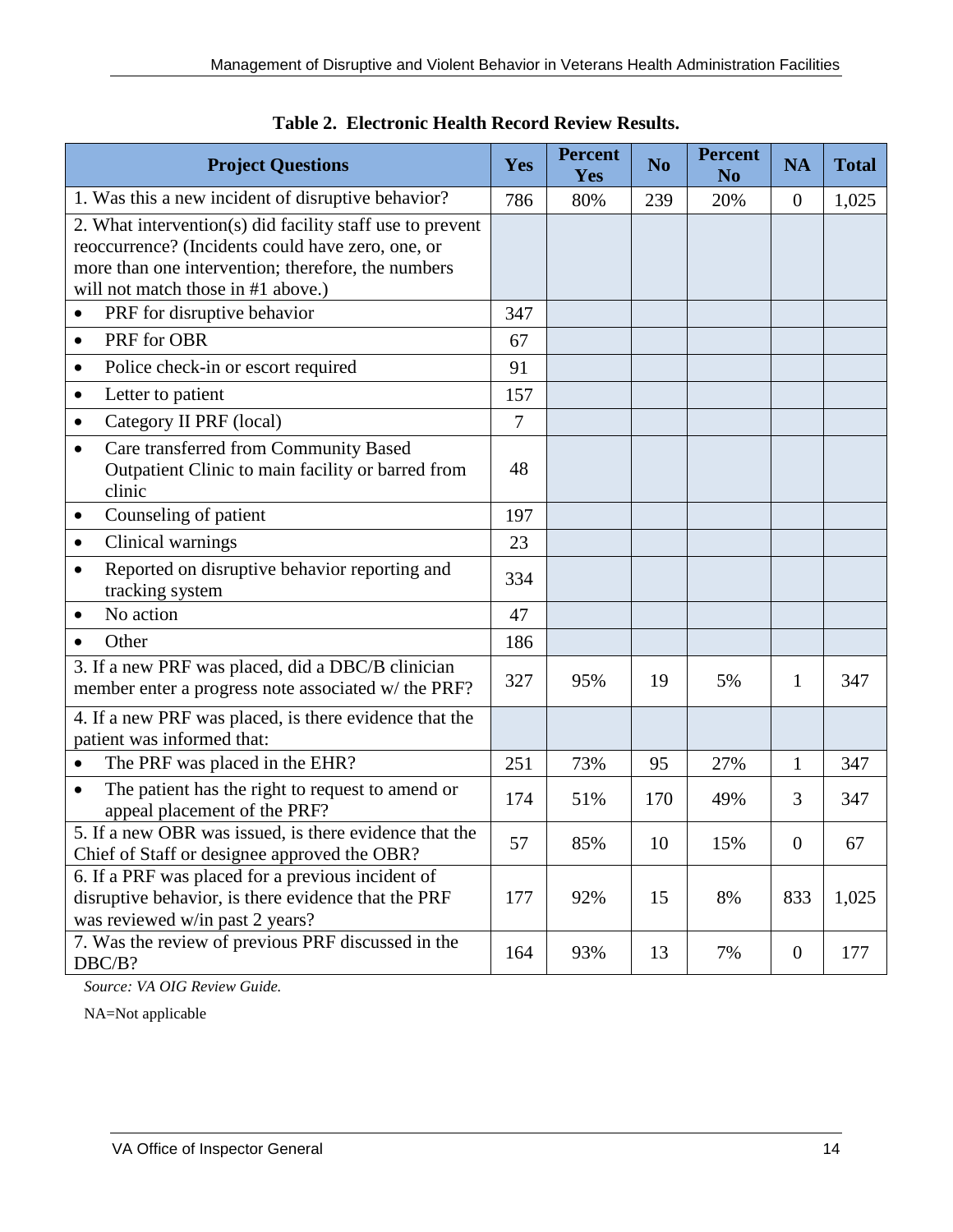| <b>Project Questions</b>                                                                                                                | <b>Yes</b> | <b>Percent</b><br><b>Yes</b> | N <sub>0</sub> | <b>Percent</b><br>N <sub>0</sub> | <b>NA</b> | <b>Total</b> |
|-----------------------------------------------------------------------------------------------------------------------------------------|------------|------------------------------|----------------|----------------------------------|-----------|--------------|
| 1. Did the employee complete Level I PMDB<br>training within 90 days of hire?                                                           | 543        | 74%                          | 187            | 26%                              | 0         | 730          |
| 2. If assigned to work in a low-risk area, did the<br>employee complete Level II PMDB training within<br>90 days of hire?               | 100        | 40%                          | 149            | 60%                              | 481       | 730          |
| 3. If assigned to work in a moderate-risk area, did<br>the employee complete Level II and III PMDB<br>training within 90 days of hire?  | 107        | 38%                          | 176            | 62%                              | 447       | 730          |
| 4. If assigned to work in a high-risk area, did the<br>employee complete Level II, III, and IV PMDB<br>training within 90 days of hire? | 46         | 25%                          | 136            | 75%                              | 548       | 730          |

| Table 3. Employee Training Record Review Results. |  |  |  |  |  |  |
|---------------------------------------------------|--|--|--|--|--|--|
|---------------------------------------------------|--|--|--|--|--|--|

*Source: VA OIG Review Guide.* 

NA=Not applicable

|  |  |  | <b>Table 4. Non-Patient Assault Management.</b> |
|--|--|--|-------------------------------------------------|
|--|--|--|-------------------------------------------------|

| <b>Project Questions</b>                                                          | Yes | <b>Percent</b><br>Yes | N <sub>o</sub> | <b>Percent</b><br>N <sub>o</sub> | <b>NA</b> | <b>Total</b> |
|-----------------------------------------------------------------------------------|-----|-----------------------|----------------|----------------------------------|-----------|--------------|
| 1. Was the assault managed appropriately according<br>to the facility's policies? | 50  | 94%                   | 3              | 6%                               | $\Omega$  | 53           |
| Did the facility do a risk assessment to determine<br>appropriate mitigation      | 31  | 86%                   | 5              | 14%                              | $\Omega$  | 36           |
| Was there an interdisciplinary review                                             | 30  | 70%                   | 13             | 30%                              | $\Omega$  | 43           |
| Were resources (such as time off) offered to<br>handle issues due to the incident | 20  | 67%                   | 10             | 33%                              | $\Omega$  | 30           |
| Was the employee's disruptive behavior<br>addressed through correct processes     | 31  | 100%                  | 0              | 0%                               | 14        | 45           |

*Source: VA OIG Review Guide.* 

NA=Not applicable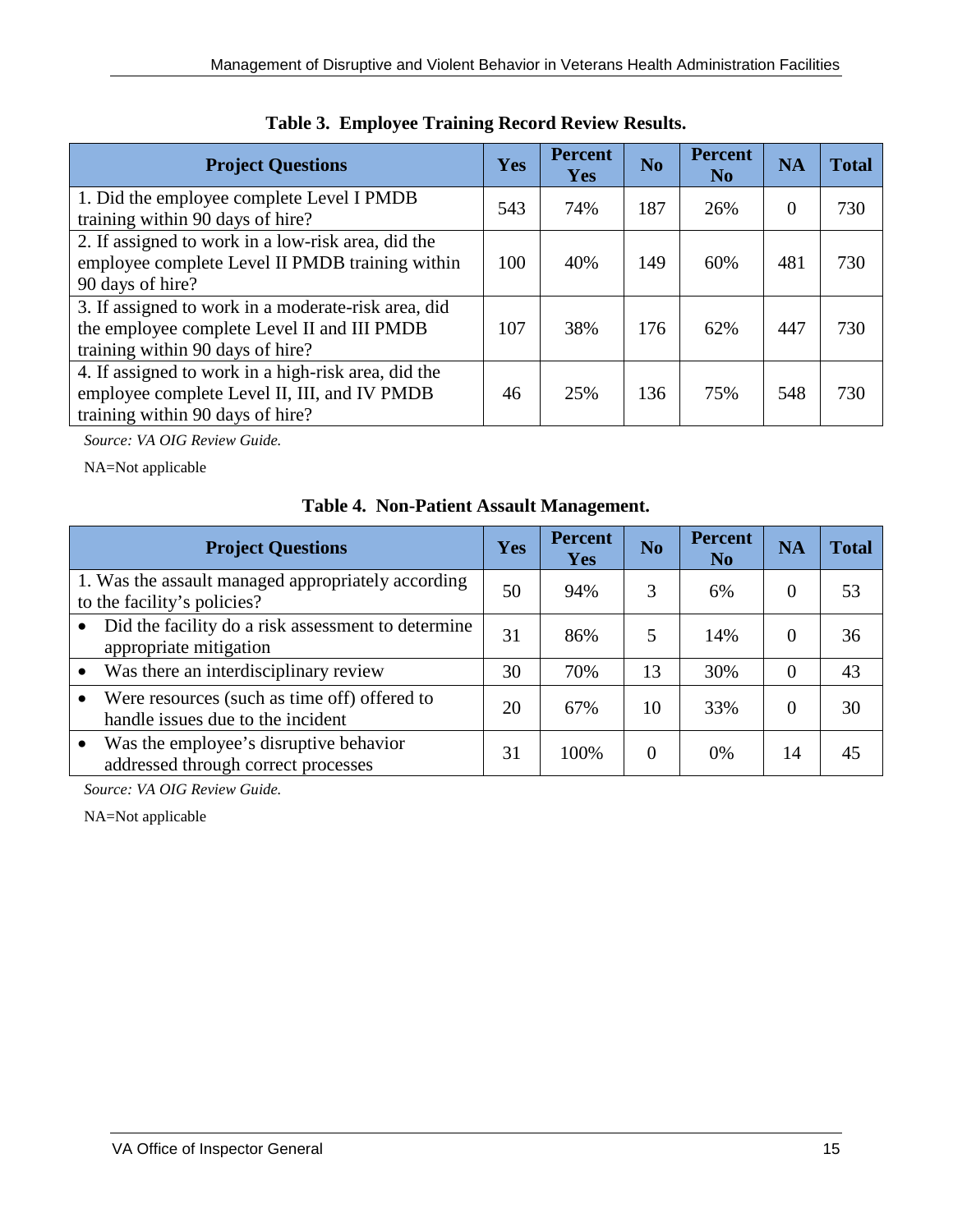**Appendix B**

## **Prior OIG Reports May 1, 2014 through May 1, 2017**

## *Topic Related Reports[29](#page-21-0)*

**Healthcare Inspection – Alleged Program Mismanagement and Other Concerns at the VA Southern Oregon Rehabilitation Center and Clinics, White City, Oregon** 

*5/17/2017 | 15-01653-226* 

**[Review of Community Based Outpatient Clinics and Other Outpatient](http://www.va.gov/oig/pubs/VAOIG-16-00028-337.pdf)  [Clinics of Amarillo VA Health Care System, Amarillo, Texas](http://www.va.gov/oig/pubs/VAOIG-16-00028-337.pdf)** *6/23/2016 | 15-01653-226*

**Healthcare Inspection – Mental Health-Related Deficiencies and Inadequate Leadership Responsiveness, Central Alabama VA Health Care System, Montgomery, Alabama** *7/29/2015 | 14-04530-414* 

## *Facility Clinical Assessment Program Review Reports[30](#page-21-1)*

Altoona, PA – James E. Van Zandt VA Medical Center Birmingham, AL – Birmingham VA Medical Center Boise, ID – Boise VA Medical Center Canandaigua, NY – Canandaigua VA Medical Center Cleveland, OH – Louis Stokes Cleveland VA Medical Center Columbia, MO – Harry S. Truman Memorial Veterans' Hospital Decatur, GA – Atlanta VA Medical Center Denver, CO – VA Eastern Colorado Health Care System Des Moines, IA – VA Central Iowa Health Care System El Paso, TX – El Paso VA Health Care System Fort Harrison, MT – VA Montana Health Care System Fort Wayne, IN – VA Northern Indiana Health Care System Houston, TX – Michael E. DeBakey VA Medical Center Iron Mountain, MI – Oscar G. Johnson VA Medical Center Lebanon, PA – Lebanon VA Medical Center  $\overline{a}$ 

<span id="page-21-1"></span><span id="page-21-0"></span><sup>&</sup>lt;sup>29</sup> These reports can be found at  $\frac{h(tps://www.va.gov/oig/}{h}$ . 30 Ibid.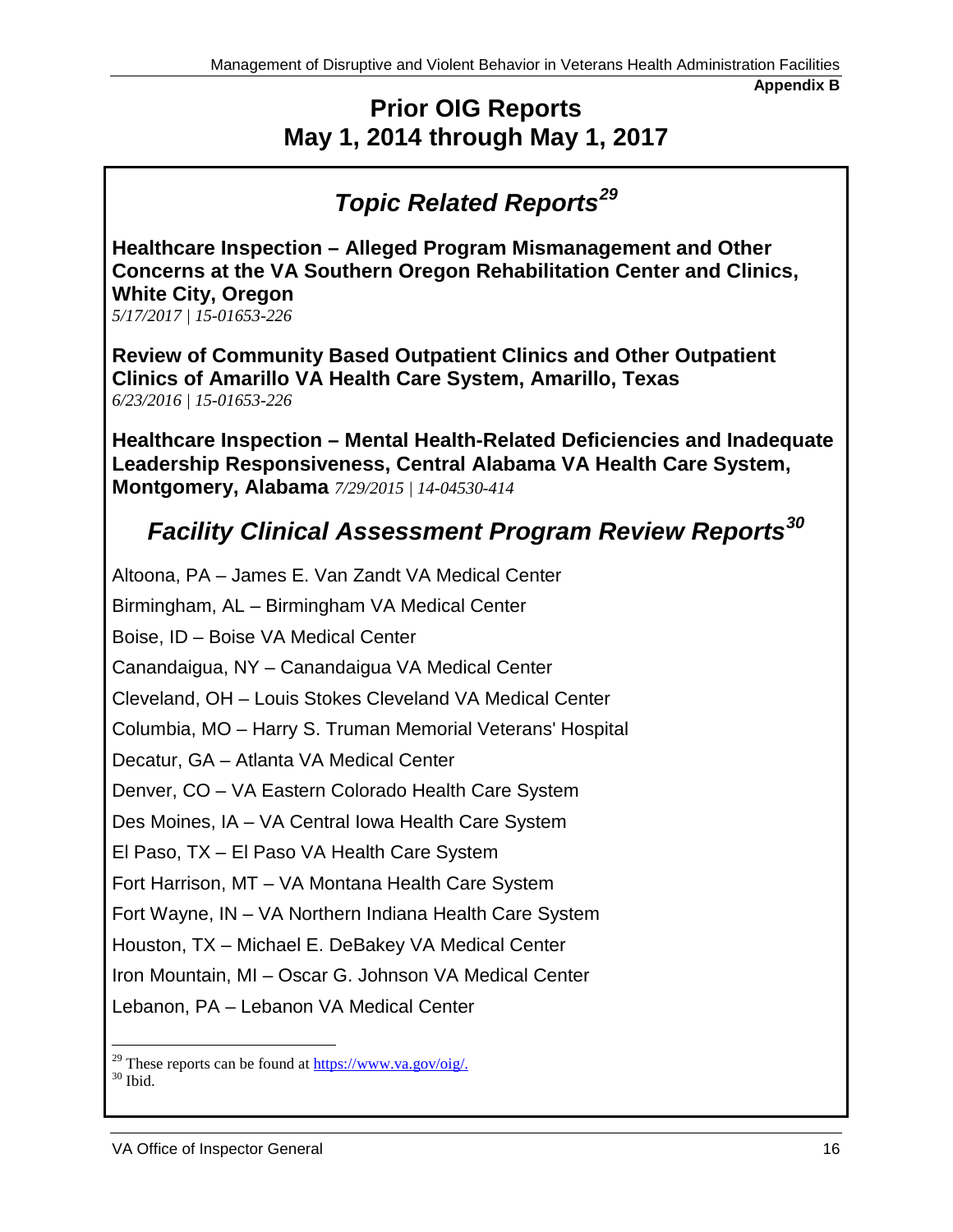Lexington, KY – Lexington VA Medical Center

Loma Linda, CA – VA Loma Linda Healthcare System

New Orleans, LA – Southeast Louisiana Veterans Health Care System

Orlando, FL – Orlando VA Medical Center

Portland, OR – VA Portland Health Care System

Saginaw, MI – Aleda E. Lutz VA Medical Center

Salisbury, NC – W.G. (Bill) Hefner VA Medical Center

Salt Lake City, UT – VA Salt Lake City Health Care System

San Juan, PR – VA Caribbean Healthcare System

Shreveport, LA – Overton Brooks VA Medical Center

Syracuse, NY – Syracuse VA Medical Center

Tucson, AZ – Southern Arizona VA Health Care System

White River Junction, VT – White River Junction VA Medical Center

Wilmington, DE – Wilmington VA Medical Center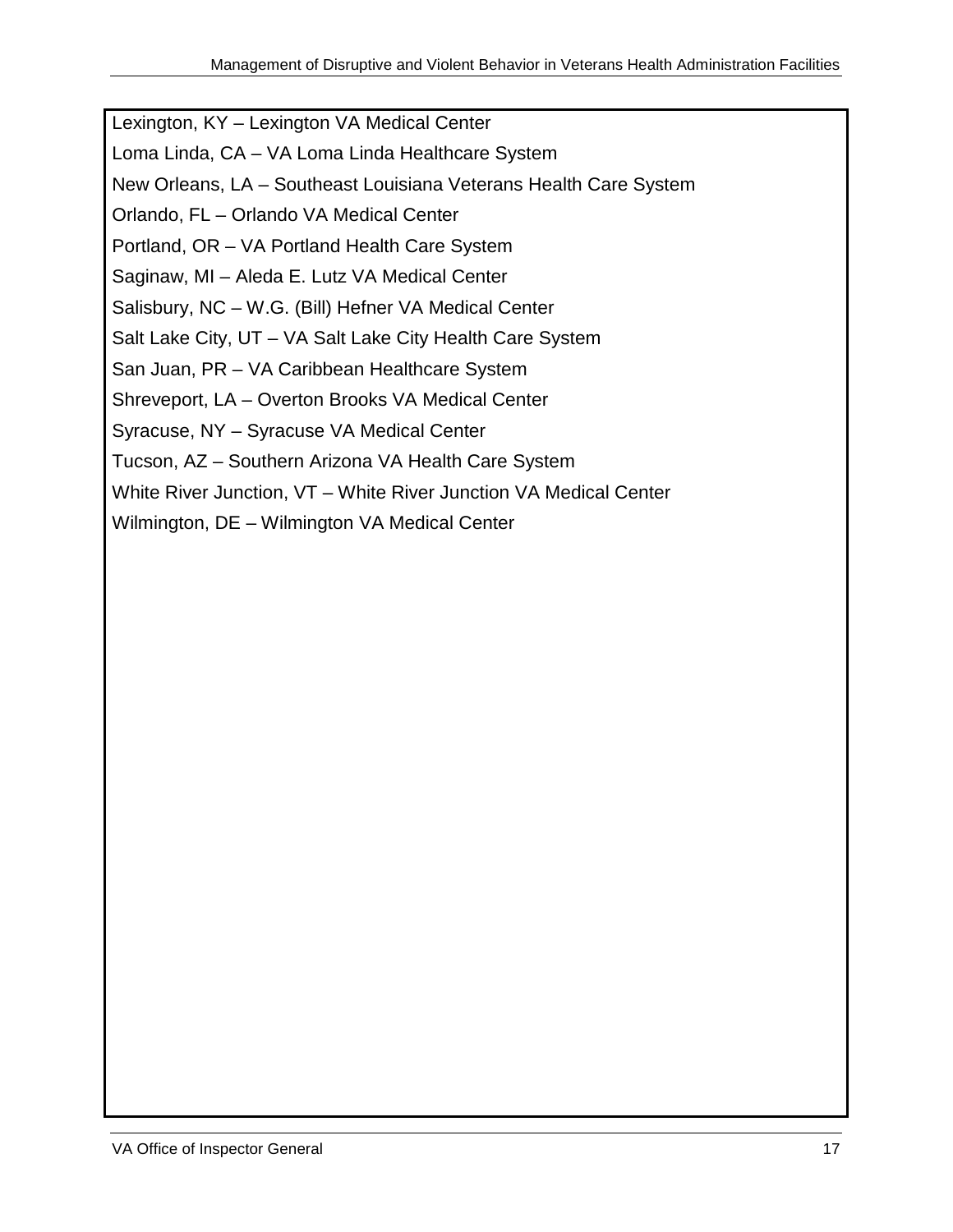## **Executive in Charge Comments**

# **Department of**

# **Veterans Affairs Memorandum**

- **Date:** December 14, 2017
- **From:** Executive in Charge, Office of the Under Secretary for Health (10)
- **Subject: OIG Draft Report, Management of Disruptive and Violent Behavior in Veterans Health Administration Facilities (VAIQ 7858623)** 
	- **To:** Assistant Inspector General for Healthcare Inspections (54)

1. Thank you for the opportunity to review the Office of Inspector General (OIG) draft report, Management of Disruptive and Violent Behavior in Veterans Health Administration Facilities. The<br>Veterans Health Administration (VHA) concurs with Veterans Health Administration (VHA) concurs recommendations 1–4, and provides the attached action plan.

2. The Office of Mental Health and Suicide Prevention's Workplace Violence Prevention Program (WVPP) will develop guidance requiring the implementation of Employee Threat Assessment Teams, utilization of the Disruptive Behavior Reporting System, and ensuring staff complete Level 1 Prevention and Management of Disruptive Behavior training at each VA medical facility.

3. WVPP will continue efforts to revise VHA Directive 2010-053, "Patient Record Flags" concerning attendance of appropriate personnel at Disruptive Behavior Committee/Board meetings.

4. If you have any questions, please email Karen Rasmussen, M.D., Director, Management Review Service at [VHA10E1DMRSAction@va.gov.](mailto:VHA10E1DMRSAction@va.gov)

lungen ce

Carolyn M. Clancy, M.D.

Attachment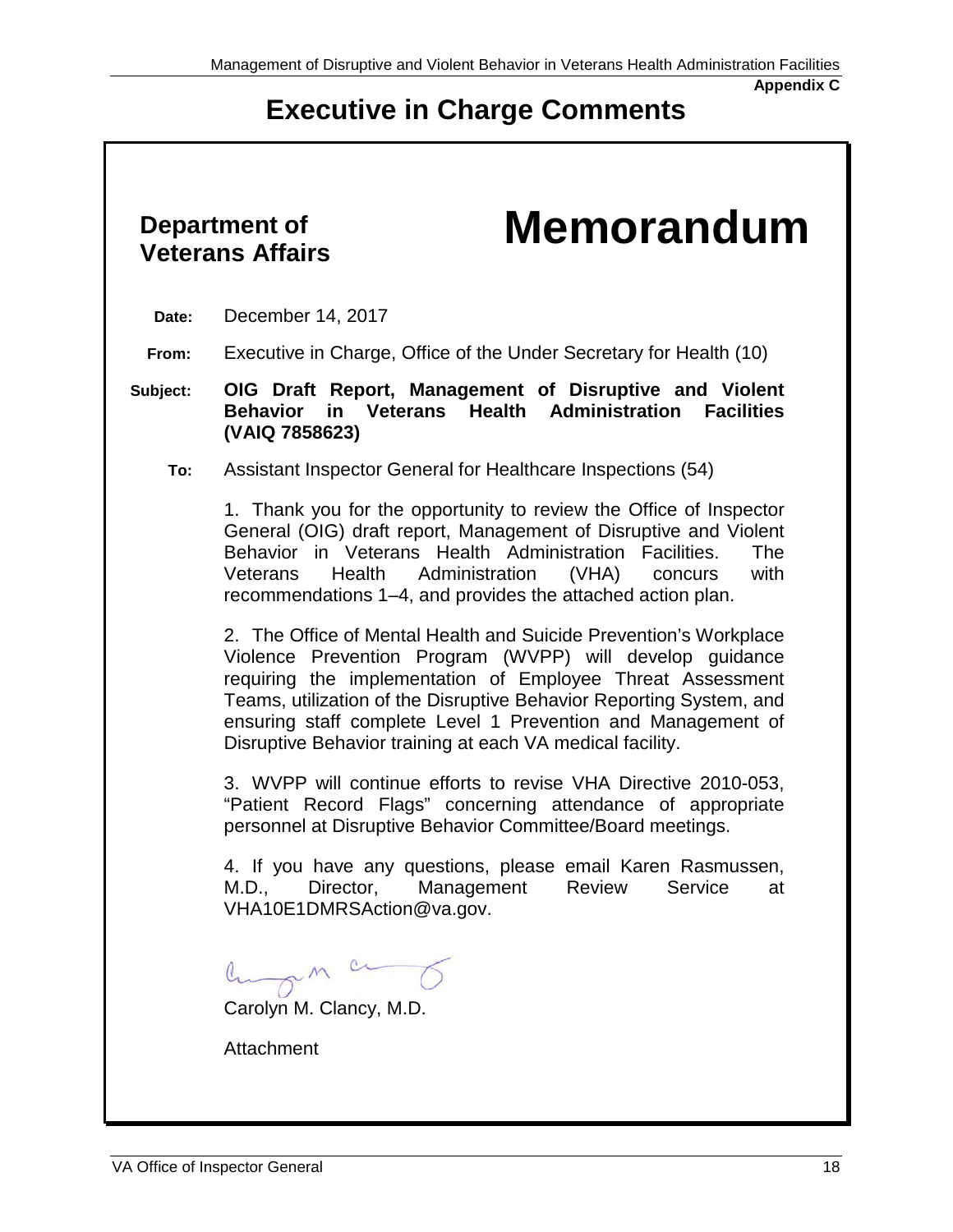#### **VETERANS HEALTH ADMINISTRATION (VHA) Action Plan**

#### **OIG Draft Report, Management of Disruptive and Violent Behavior in Veterans Health Administration Facilities**

#### **Date of Draft Report: November 9, 2017**

| <b>Recommendations/</b> | Status | <b>Completion</b> |
|-------------------------|--------|-------------------|
| <b>Actions</b>          |        | <b>Date</b>       |

#### **OIG Recommendations**

**Recommendation 1.** We recommended that the Executive in Charge, Under Secretary for Health office, in conjunction with Veterans Integrated Service Network senior managers, ensure Facility Directors implement Employee Threat Assessment Teams.

#### **VHA Comments:** Concur

The Office of Mental Health and Suicide Prevention's Workplace Violence Prevention Program (WVPP) will develop guidance issued via a Deputy Under Secretary for Health for Operations and Management (DUSHOM) memorandum requiring the implementation of Employee Threat Assessment Teams (ETAT) at each VA medical facility. This guidance will include ensuring an ETAT is required by a facility policy (e.g., Medical Center Memorandum) and each ETAT be staffed; adequately resourced; its Chair, Co-Chair, and members appropriately trained in accordance with WVPP requirements; and its operations adherent to processes defined in the ETAT Guidebook published in the VHA Center for Engineering & Occupational Safety and Health.

Each VISN [Veterans Integrated Service Network] is to attest quarterly to compliance with the ETAT DUSHOM Memo until two consecutive quarters with 90 percent compliance are achieved. VISNs must be able to provide, upon request, documentation of ETAT operations. Facilities not meeting the required two Facilities not meeting the required two consecutive quarters of 90 percent ETAT implementation must submit a corrective action plan to WVPP through their respective VISN.

| Status:    | <b>Target Completion Date:</b> |
|------------|--------------------------------|
| In Process | December 2018                  |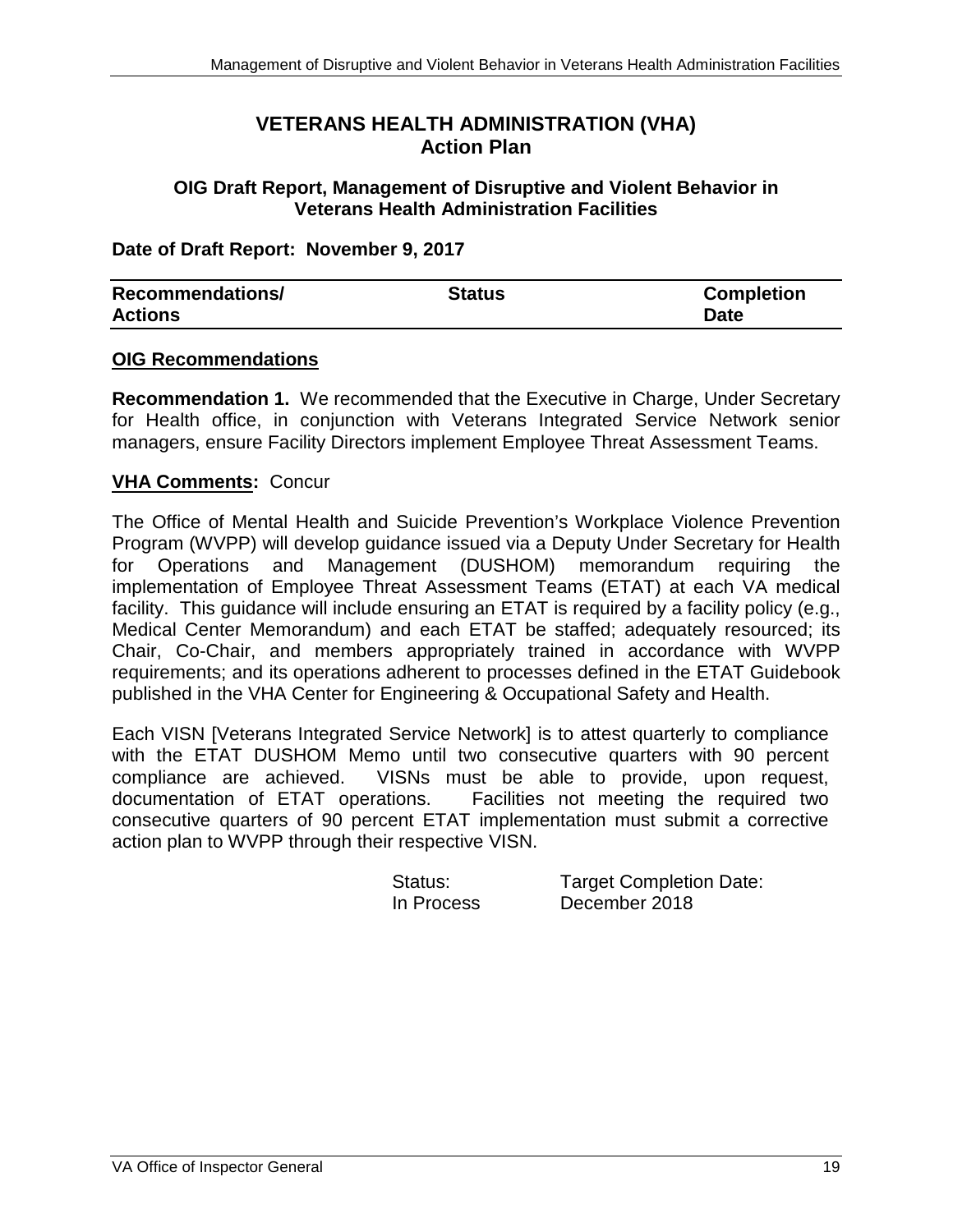**Recommendation 2.** We recommended that the Executive in Charge, Under Secretary for Health office, in conjunction with Veterans Integrated Service Network senior managers, ensure facility senior managers require attendance by VA Police Officers, Patient Safety and/or Risk Management Officials, and Patient Advocates at Disruptive Behavior Committee/Board meetings and monitor compliance.

#### **VHA Comments:** Concur

The Office of Mental Health and Suicide Prevention's Workplace Violence Prevention Program (WVPP) will continue efforts to revise VHA Directive 2010-053, "Patient Record Flags," to ensure the attendance of VA Police Officers, Patient Safety and/or Risk Management Officials, and Patient Advocates at Disruptive Behavior Committee/Disruptive Behavior Board (DBC/DBB) meetings. Additionally, WVPP will develop guidance issued from the Deputy Under Secretary for Health for Operations and Management requiring VISNs to monitor the attendance of these positions to all held DBC/DBB meetings at each medical facility within their respective network.

Attendance compliance monitoring will be achieved by two consecutive quarterly attestations by the VISN to the WVPP that 90 percent of DBC/DBB meetings are attended by each position. VISNs must be able to provide, upon request, documentation of DBC meeting annual attendance rates for these positions at each facility. Facilities not meeting the required two consecutive quarters of a 90 percent or better attendance rate requirement for these positions must submit a corrective action plan to WVPP through their respective VISN.

| Status:    | <b>Target Completion Date:</b> |
|------------|--------------------------------|
| In Process | December 2018                  |

**Recommendation 3.** We recommended that the Executive in Charge, Under Secretary for Health office, in conjunction with Veterans Integrated Service Network and facility senior managers, ensure that when Chiefs of Staff (or designees) issue Orders for Behavioral Restriction, they document that they informed patients that the Orders were issued and of the right to appeal the decisions, and that facility senior managers monitor compliance.

#### **VHA Comments:** Concur

The Office of Mental Health and Suicide Prevention's Workplace Violence Prevention Program (WVPP) will develop guidance issued via a Deputy Undersecretary for Health for Operations and Management memorandum requiring each VA medical facility Chief of Staff's designee and Disruptive Behavior Committee to use the Disruptive Behavior Reporting System (DBRS) to document a decision to implement an Order of Behavioral Restriction (OBR) and notification of a patient when an OBR is issued. Notifications must describe the patient's right to appeal the OBR and delineate the appeal process as established in 38 CFR 17.107.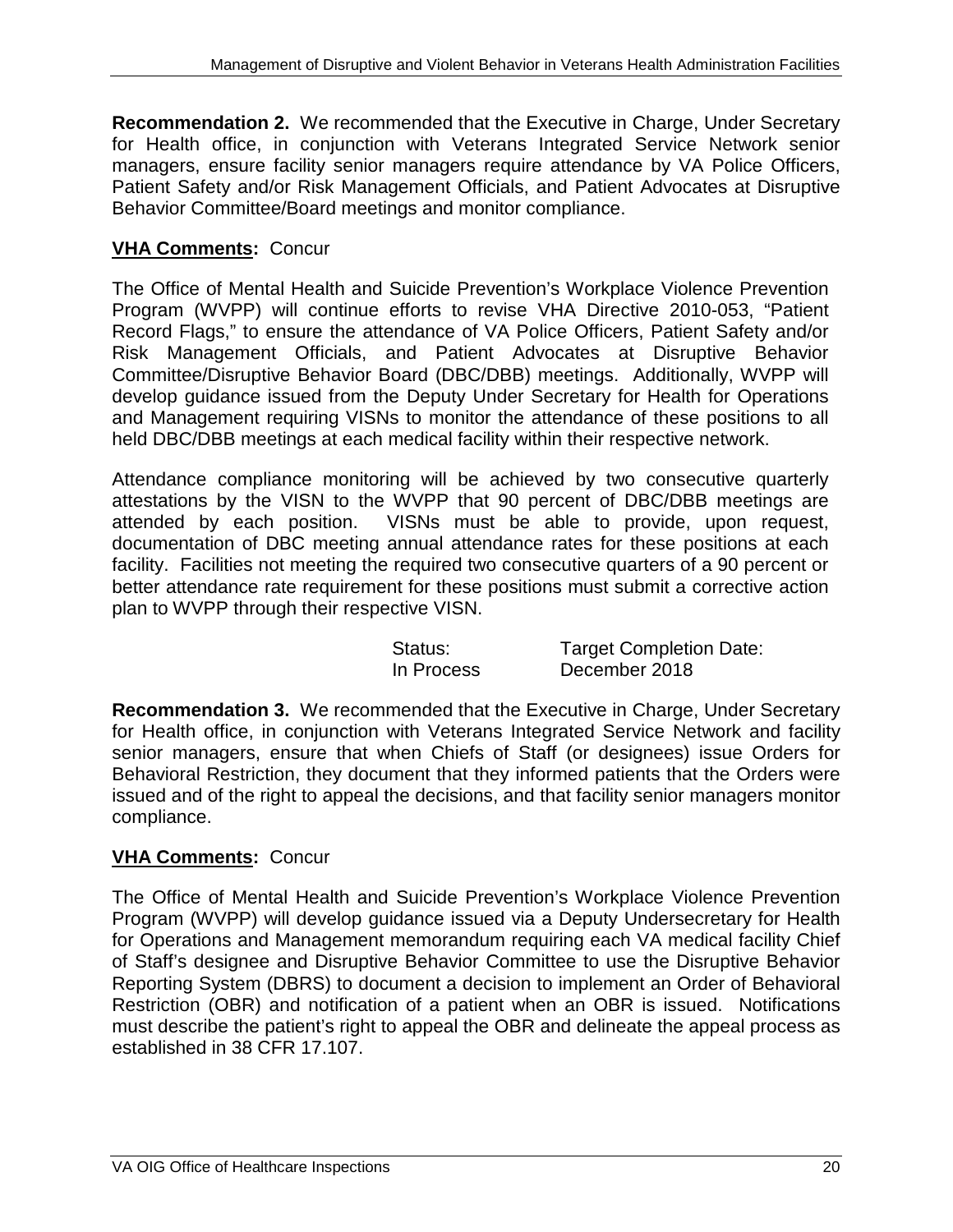Each VISN is to monitor and attest compliance. Additionally, facilities must be able to provide documentation, upon request, of OBR documentation in DBRS and patient notifications. Facilities will be considered successful once two consecutive quarters of 90 percent compliance reports are documented. Facilities not meeting the required two consecutive quarters of 90 percent or better OBR DBRS documentation and notification rate must submit a corrective action plan to WVPP through their respective VISN.

| Status:    | <b>Target Completion Date:</b> |
|------------|--------------------------------|
| In Process | December 2018                  |

**Recommendation 4.** We recommended that the Executive in Charge, Under Secretary for Health office, in conjunction with Veterans Integrated Service Network senior managers, ensure facility senior managers require that within 90 days of hire, all employees complete Level I Prevention and Management of Disruptive Behavior training and additional training levels based on the type and severity of risk for exposure to disruptive and unsafe behaviors and monitor compliance.

#### **VHA Comments:** Concur

The Office of Mental Health and Suicide Prevention's Workplace Violence Prevention Program (WVPP) will develop guidance issued via a Deputy Under Secretary for Health for Operations and Management memorandum requiring facility senior managers to ensure all new employees complete Level I Prevention and Management of Disruptive Behavior (PMDB) training, and all applicable additional levels of PMDB training based on the risk for exposure to disruptive/violent behaviors as determined by the Workplace Behavioral Risk Assessment (WBRA). Each VISN will ensure that PMDB trainers and coordinators are adequately resourced to be able to provide training during New Employee Orientation for new employees within 90 days of hire.

Training compliance monitoring will be achieved by two consecutive quarterly attestations by the VISN that 90 percent of new employees have completed all required levels of training within 90 days of hire. VISNs must be able to provide, upon request, documentation of PMDB training rates for new employees at each facility. Facilities not meeting the required two consecutive quarters of a 90 percent or better quarterly PMDB training completion rate for new employees within 90 days of hire must submit a corrective action plan to WVPP through their respective VISN.

| Status:    | <b>Target Completion Date:</b> |
|------------|--------------------------------|
| In Process | December 2018                  |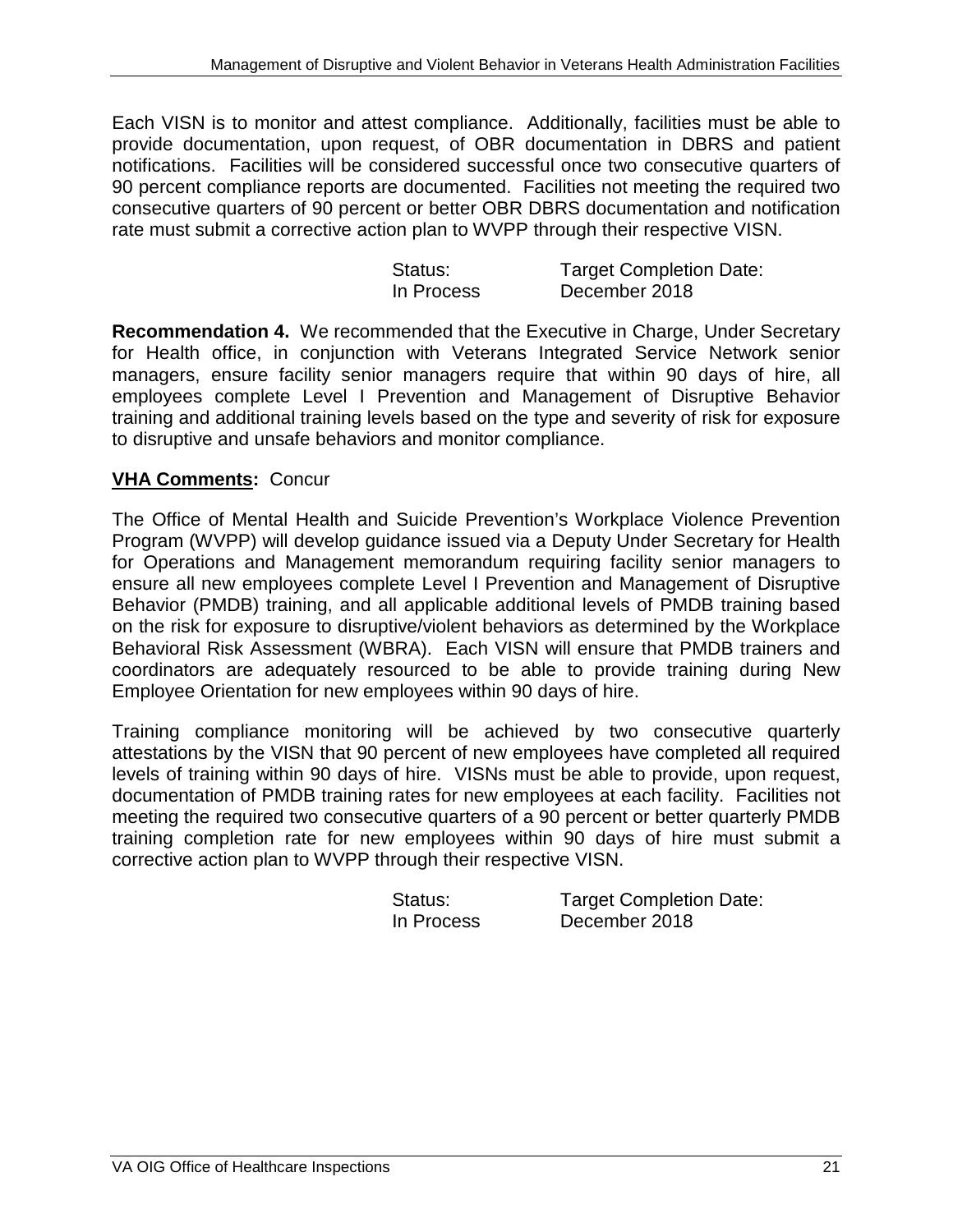## **OIG Contact and Staff Acknowledgments**

| <b>Contact</b>                      | For more information about this report, please contact OIG<br>at (202) 461-4720.                                                                                                                                                                                                                                                                                                       |
|-------------------------------------|----------------------------------------------------------------------------------------------------------------------------------------------------------------------------------------------------------------------------------------------------------------------------------------------------------------------------------------------------------------------------------------|
| <b>Inspection Team</b>              | Julie Watrous, RN, MS, Project Coordinator<br><b>Bruce Barnes</b><br>John Barnes, BS, NREMT<br>Nancy Barsamian, MPH, RN<br><b>Stacy DePriest, LCSW</b><br>Joseph Giries, MHA<br>Lindsay Gold, LCSW<br>Martha Kearns, MSN, FNP<br>Lauren Olstad, LCSW<br>Trina Rollins, MS, PA-C<br>Larry Ross, MS<br>James Seitz, RN, MBA<br>Tanya Smith-Jeffries, LCSW, MSW<br>Monica Spinks, RN, BSN |
| <b>Other</b><br><b>Contributors</b> | Elizabeth Bullock<br>Limin Clegg, PhD                                                                                                                                                                                                                                                                                                                                                  |